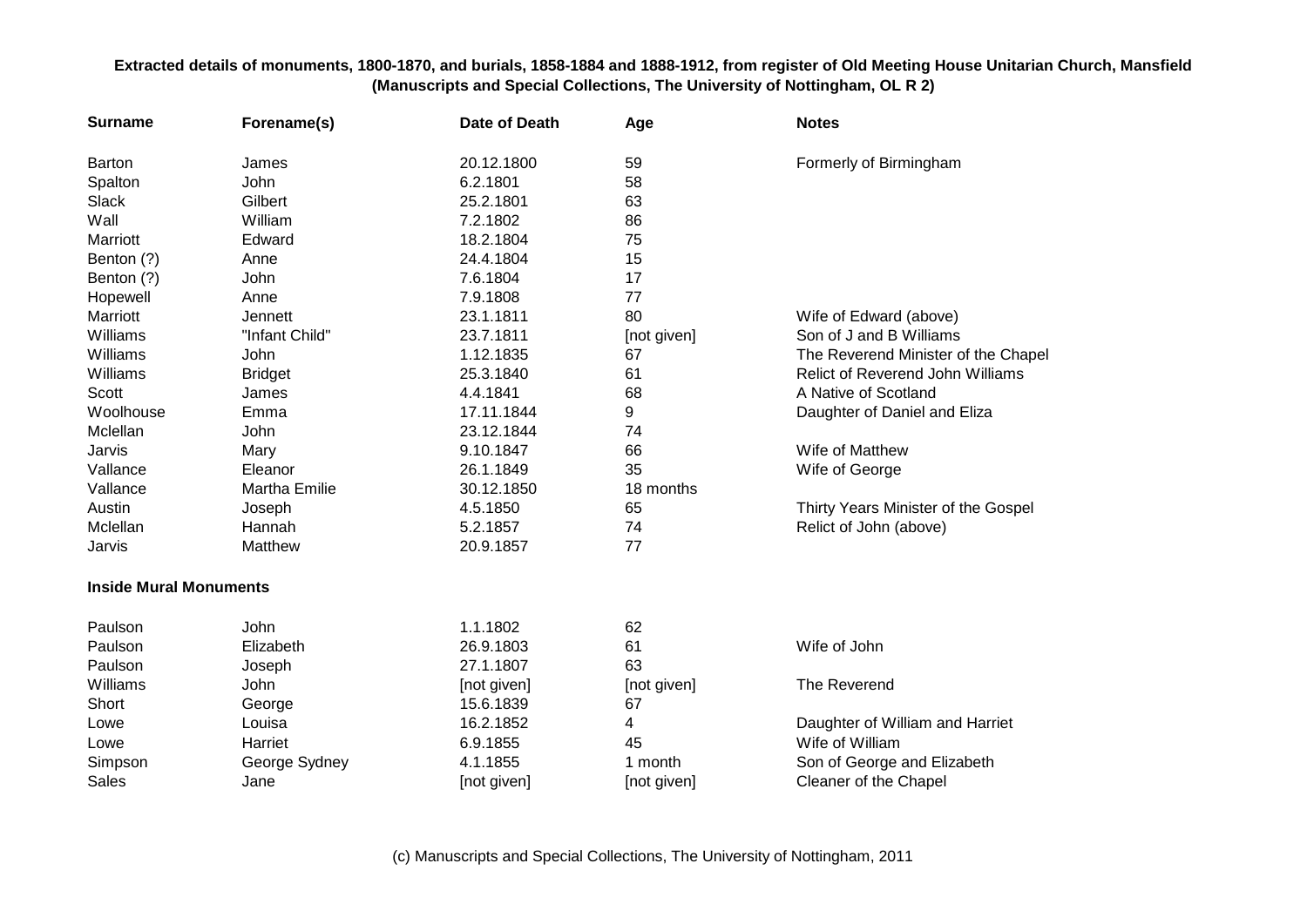| <b>Bishop</b>     | William                  | 6.9.1870   | [not given]    | Father of Sarah Edge, sometime clerk to the<br>Chapel      |
|-------------------|--------------------------|------------|----------------|------------------------------------------------------------|
| <b>Interments</b> |                          |            |                |                                                            |
| Austin            | Harriet                  | 3.11.1858  | 70             | Widow of Joseph (above)                                    |
| <b>Bramwell</b>   | Ellen                    | 2.6.1860   | 39             | Spinster                                                   |
| Scott             | Martha                   | 3.6.1860   | 84             | Widow of James (above)                                     |
| <b>Simes</b>      | John                     | 24.6.1860  | 79             | <b>Bachelor</b>                                            |
| Gunthorpe         | <b>Walter Richard</b>    | 10.2.1861  | 14 months      | Son of Richard and Mary Ann                                |
| Gunthorpe         | George                   | 6.3.1862   | 56             | Grandfather of above                                       |
| Radford           | Jacob                    | 17.3.1863  | 34             | Tailor                                                     |
| Wyeld             | Edwin                    | 20.3.1863  | 11             | Son of Joseph and Sarah Ann                                |
| Austin            | John Roberts             | 23.8.1863  | 5              | Son of John and Elizabeth                                  |
| Austin            | Harry Lloyd              | 13.9.1863  | $\overline{2}$ | Son of John and Elizabeth                                  |
| Godfrey           | Herbert                  | 24.10.1863 | $\overline{2}$ | Son of Thomas and Elizabeth                                |
| Ellis             | Martha                   | 31.10.1863 | 59             | Wife of Michael                                            |
| <b>Bradder</b>    | <b>Frederick Thomas</b>  | 11.5.1864  | 15 months      | Son of Alfred and Ann                                      |
| <b>Bramwell</b>   | Mary                     | 18.5.1864  | 79             | Aunt to Ellen (above) Great Aunt to F T Bradder<br>(above) |
| Vallance          | <b>Charles William</b>   | 21.5.1864  | 6 weeks        | Son of George and Elizabeth                                |
| Jones             | Harriett                 | 30.5.1864  | 18 months      | Daughter of Edward and Hannah                              |
| Simpson           | Zeela Garland            | 11.6.1864  | 11             | Daughter of George and Elizabeth                           |
| <b>Bradder</b>    | Ann                      | 12.10.1864 | 36             | Wife of Alfred                                             |
| Hardwicke         | <b>William Frederick</b> | 22.11.1864 | 29             |                                                            |
| Wright            | Priscilla                | 27.11.1864 | $2\frac{1}{2}$ |                                                            |
| Short             | Dorothy                  | 15.12.1864 | 85             | Widow of George (above)                                    |
| Godfrey           | Harriett                 | 2.1.1865   | 1 month        | Daughter of Thomas and Elizabeth                           |
| Mirfin            | Emma                     | 25.2.1865  | 10             | Daughter of Eliza                                          |
| Godfrey           | Ada                      | 4.3.1865   | 3 months       | Daughter of Thomas and Elizabeth                           |
| <b>Birks</b>      | Elizabeth                | 22.3.1865  | 66             | Wife of John                                               |
| Massey            | Robert                   | 31.10.1865 | 78             | Pensioner                                                  |
| <b>Bradder</b>    | Mary                     | 5.11.1865  | 14             | Daughter of Alfred and Ann                                 |
| Mettham           | Elizabeth                | 28.2.1866  | 78             | Widow                                                      |
| White             | Jane                     | 14.3.1866  | 15             | Daughter of Robert and Jane                                |
| Chamberlain       | Henry                    | 9.5.1866   | 17 months      |                                                            |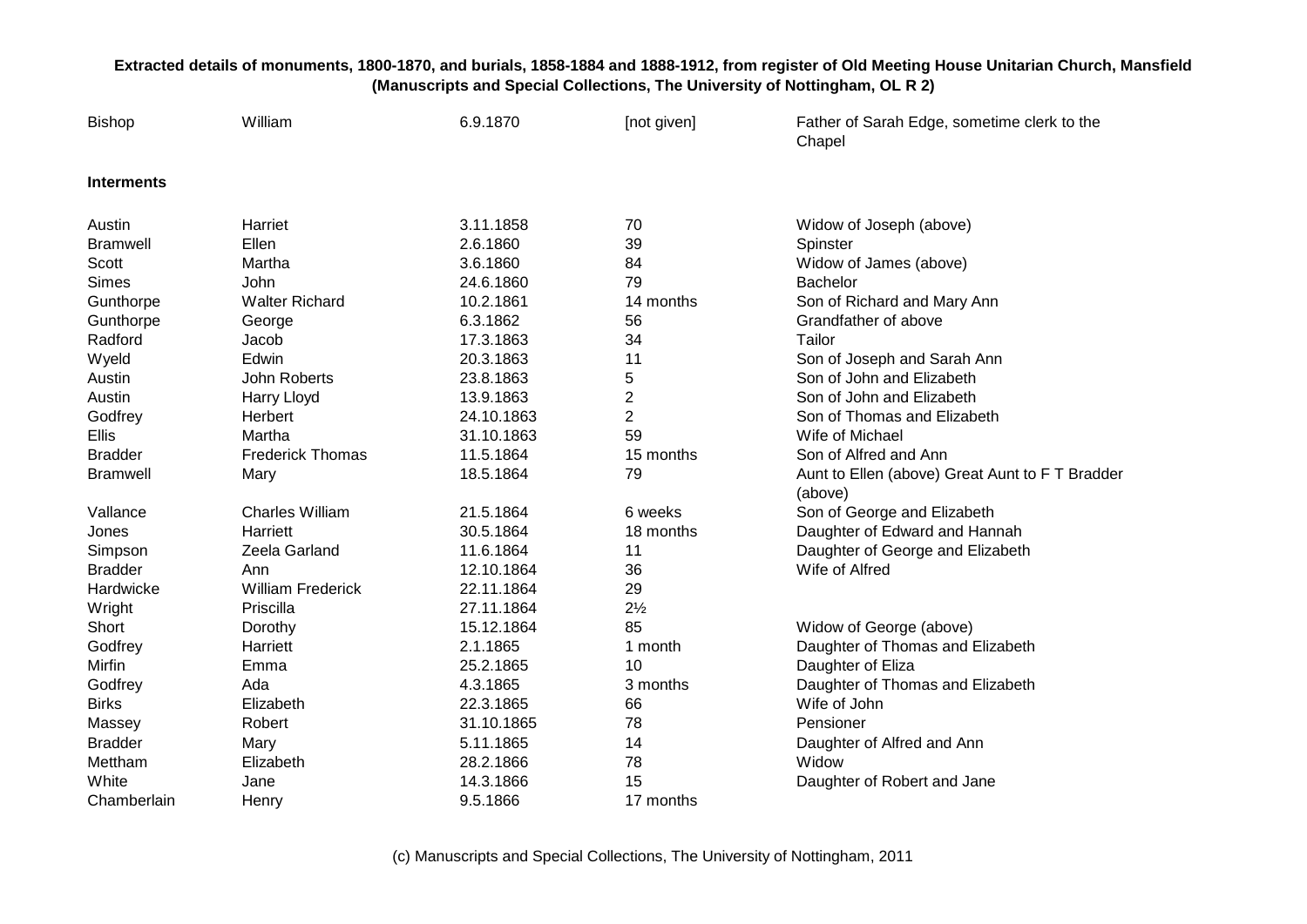| Walker          | Sarah Ann                    | 27.5.1866  | 34                | Wife of Edmund                                |
|-----------------|------------------------------|------------|-------------------|-----------------------------------------------|
| <b>Bains</b>    | Mary                         | 15.10.1866 | 59                | Wife of Robert                                |
| Wyeld           | Henry                        | 9.1.1867   | 19                | Son of Joseph and Sarah Ann                   |
| <b>Vickers</b>  | Samuel                       | 2.6.1867   | 66                |                                               |
| Woolhouse       | Eliza                        | 7.7.1867   | 66                | Wife of Daniel                                |
| Radford         | Sophia                       | 29.10.1867 | 38                | Widow of Jacob (above)                        |
| Archer          | Frank                        | 19.2.1868  | 9 months          | Natural son of _________ Archer               |
| Hanwell         | Ann                          | 2.7.1868   | 52                | Housekeeper to Sydney Smith, Field House      |
| Hardwicke       | Mary                         | 30.7.1868  | 59                | Wife of Thomas, Shoemaker                     |
| Lindley         | Robert                       | 19.11.1868 | 39                |                                               |
| Jones           | Christopher                  | 23.11.1868 | 3                 | Son of Edward and Hannah                      |
| Mcnish          | Samuel                       | 25.11.1868 | 12 days           | Son of Samuel Burnie and Martha               |
| Austin          | <b>Harriett Elizabeth</b>    | 6.12.1868  | 2 years 10 months | Daughter of John and Elizabeth                |
| Revell          | Frederick                    | 13.12.1868 | 11                | Son of John and Sarah, Shoemaker              |
| Mettham         | <b>Alfred Robert</b>         | 29.1.1869  | $\overline{7}$    | Son of John and Mary, Gamedealer              |
| Mettham         | Elizabeth Ada                | 8.3.1869   | $\overline{c}$    | Daughter of John and Robert (?), Gamedealer   |
| Webster         | James                        | 27.4.1869  | 7 months          | Son of John and Marianne                      |
| <b>Jeffries</b> | Millicent                    | 3.5.1869   | 1                 | Daughter of Joseph and Emma                   |
| Mettham         | Ann                          | 31.5.1869  | 52                | Daughter of Elizabeth (above), aunt to Alfred |
|                 |                              |            |                   | Robert and Elizabeth Ada (above)              |
| Slater          | Emily                        | 28.6.1869  | 28                |                                               |
| Ward            | Eliza                        | 9.7.1869   | 39                | Wife of Thomas                                |
| Greenwood       | Mary Ann                     | 25.8.1869  | 77                | Wife of Joseph                                |
| Slack           | John Alfred                  | 7.9.1869   | 10 weeks          | Son of Joseph and Ellen                       |
| Wragg           | William                      | 6.10.1869  | 4 months          | Son of William                                |
| Carson          | Ann                          | 24.11.1869 | 47                | Wife of Alfred                                |
| Lees            | William                      | 26.11.1869 | 8 weeks           | Son of Edward and Sarah                       |
| Forman          | John Alfred (Registered John | 11.12.1869 | 18 months         | Son of Benjamin and Martha                    |
|                 | Henry)                       |            |                   |                                               |
| Forman          | William                      | 24.12.1869 | 8                 | Son of Benjamin and Martha                    |
| Johnson         | Joseph                       | 16.1.1870  | 46                |                                               |
| Carson          | Sarah                        | 2.4.1870   | 12                | Daughter of Alfred and Ann                    |
| Johnson         | Elizabeth                    | 5.4.1870   | 10 months         | Grandchild of Joseph (above)                  |
| Archer          | Elizabeth                    | 12.4.1870  | 12                | Daughter of Joseph and [not given]            |
| Ellis           | Jane Elizabeth               | 17.6.1870  | 52                | Widow of John                                 |
| Gosling         | John                         | 17.6.1870  | 8                 | Son of William and Fanny                      |
|                 |                              |            |                   |                                               |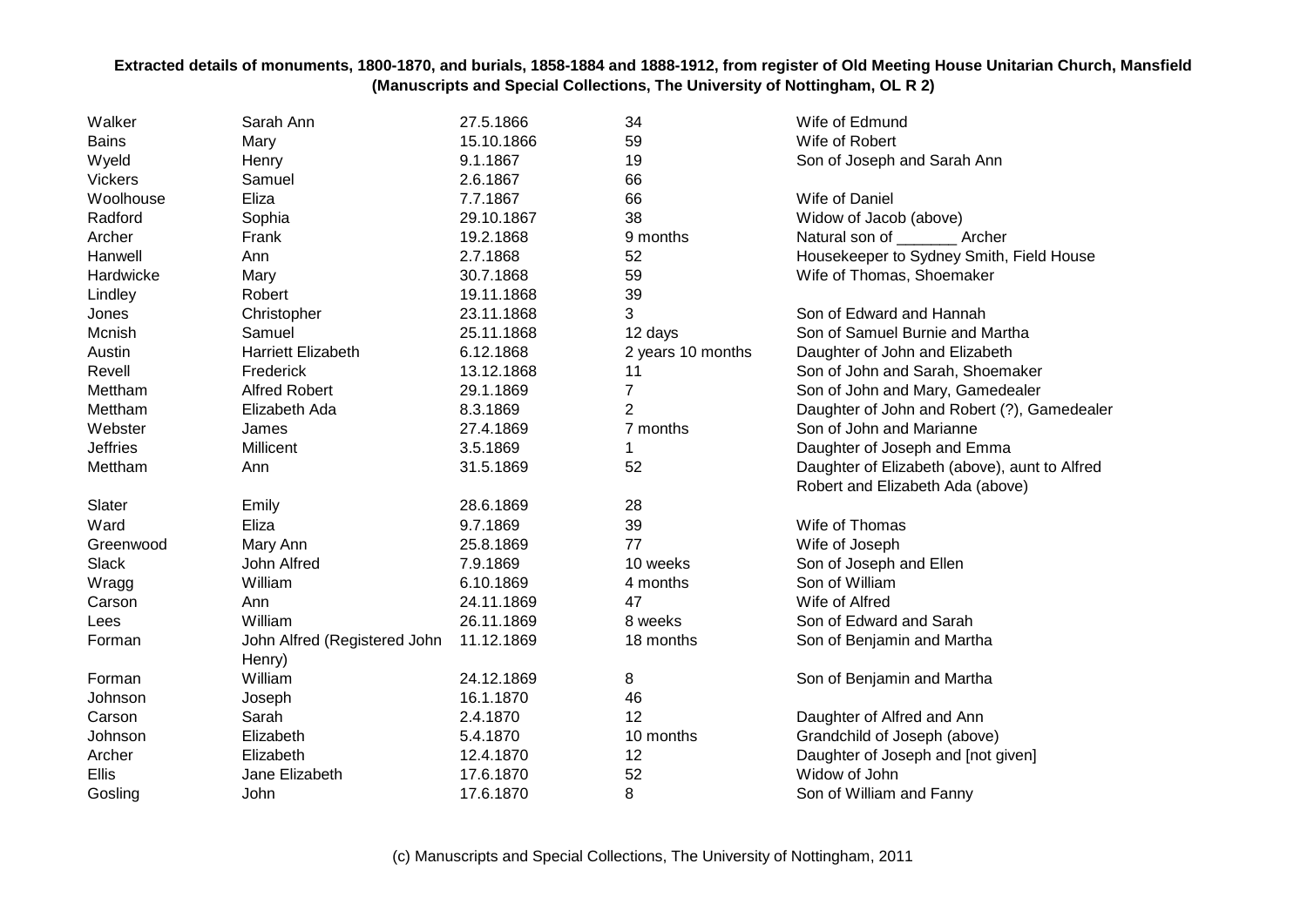| <b>Brooks</b>     | Ann Mary              | 15.8.1870  | 3         |                                           |
|-------------------|-----------------------|------------|-----------|-------------------------------------------|
| Edge              | Sarah                 | 22.8.1870  | 81        | Widow of George                           |
| <b>Booth</b>      | Mary Ann              | 8.9.1870   | 33        | Wife of George                            |
| Randall           | Phoebe                | 25.9.1870  | 13 months | Daughter of Emanuel and Mary              |
| Carson            | Grace                 | 28.9.1870  | 9         | Daughter of Alfred and Ann                |
| Revill            | Mary Ann              | 13.10.1870 | 13 months | Daughter of William and Mary Ann          |
| Goodwin           | Arthur                | 30.10.1870 | 11 months | Son of [not given]                        |
| <b>Burton</b>     | Frederick             | 6.11.1870  | 19        | Son of [not given]                        |
| Renshaw           | William               | 21.12.1870 | 47        | Pork butcher, Leeming Street              |
| Gunthorpe         | <b>Arthur Richard</b> | 26.12.1870 | 2 months  | Son of Richard and Mary Ann               |
| Wakefield         | Caroline              | 15.2.1871  | 48        |                                           |
| Mundell           | John                  | 24.2.1871  | 52        |                                           |
| <b>Vickers</b>    | Hannah                | 3.3.1871   | 76        | Widow of Samuel                           |
| Cook              | <b>Mary Drew</b>      | 14.3.1871  | 3         | Daughter of Drew and [not given]          |
| [not given]       | Henry William Arthur  | 18.4.1871  | 4         | Son of [not given]                        |
| Dixon             | John                  | 20.4.1871  | 40        |                                           |
| <b>Brailsford</b> | Ann                   | 24.5.1871  | 53        | Wife of Thomas (of The Lawn)              |
| Gunthorpe         | Mary                  | 27.7.1871  | 76        | Relict of George (above)                  |
| Ward              | Edward                | 16.8.1871  | 3 weeks   | Son of [not given]                        |
| Ward              | <b>Ellen Penford</b>  | 20.8.1871  | 1         | Daughter of [not given]                   |
| <b>Vickers</b>    | Francis               | 22.8.1871  | 75        | Brother of Samuel (above)                 |
| Hazard            | Raney                 | 8.9.1871   | 70        | <b>Widow of Robert</b>                    |
| Greenwood         | Joseph                | 29.9.1871  | 80        | Husband of Mary Ann (above)               |
| <b>Boot</b>       | Ellen                 | 27.10.1871 | 6         | Daughter of George and [not given]        |
| Lindley           | Sarah                 | 20.11.1871 | 76        | Widow                                     |
| Hodgkinson        | Job                   | 6.12.1871  | 73        | Of Two Oak Farm, Sutton                   |
| <b>Beastall</b>   | Ada                   | 27.1.1872  | 5 months  | Daughter of Charles and [not given]       |
| Scott             | Elizabeth             | 30.1.1872  | 76        | Daughter of James and Martha (both above) |
| Tillison          | Mary                  | 10.2.1872  | 14        | Daughter of John and [not given]          |
| <b>Beastall</b>   | Charles               | 13.2.1872  | 39        | Father of Ada (above)                     |
| Lees              | Amy                   | 5.4.1872   | 9 months  | Daughter of Walter and [not given]        |
| Lees              | Mary                  | 15.5.1872  | 3         | Daughter of Walter and [not given]        |
| Blackwell         | Ada Kelly             | 19.5.1872  | 17 months | Daughter of Urban? and [not given]        |
| Geary             | George Walter         | 23.7.1872  | 3 weeks   | Son of Violette                           |
| Ratcliffe         | Mary                  | 24.7.1872  | 80        | Widow formerly of Claytons Yard           |
| Clayton           | Keziah                | 28.7.1872  | 39        | Of Foundry Yard                           |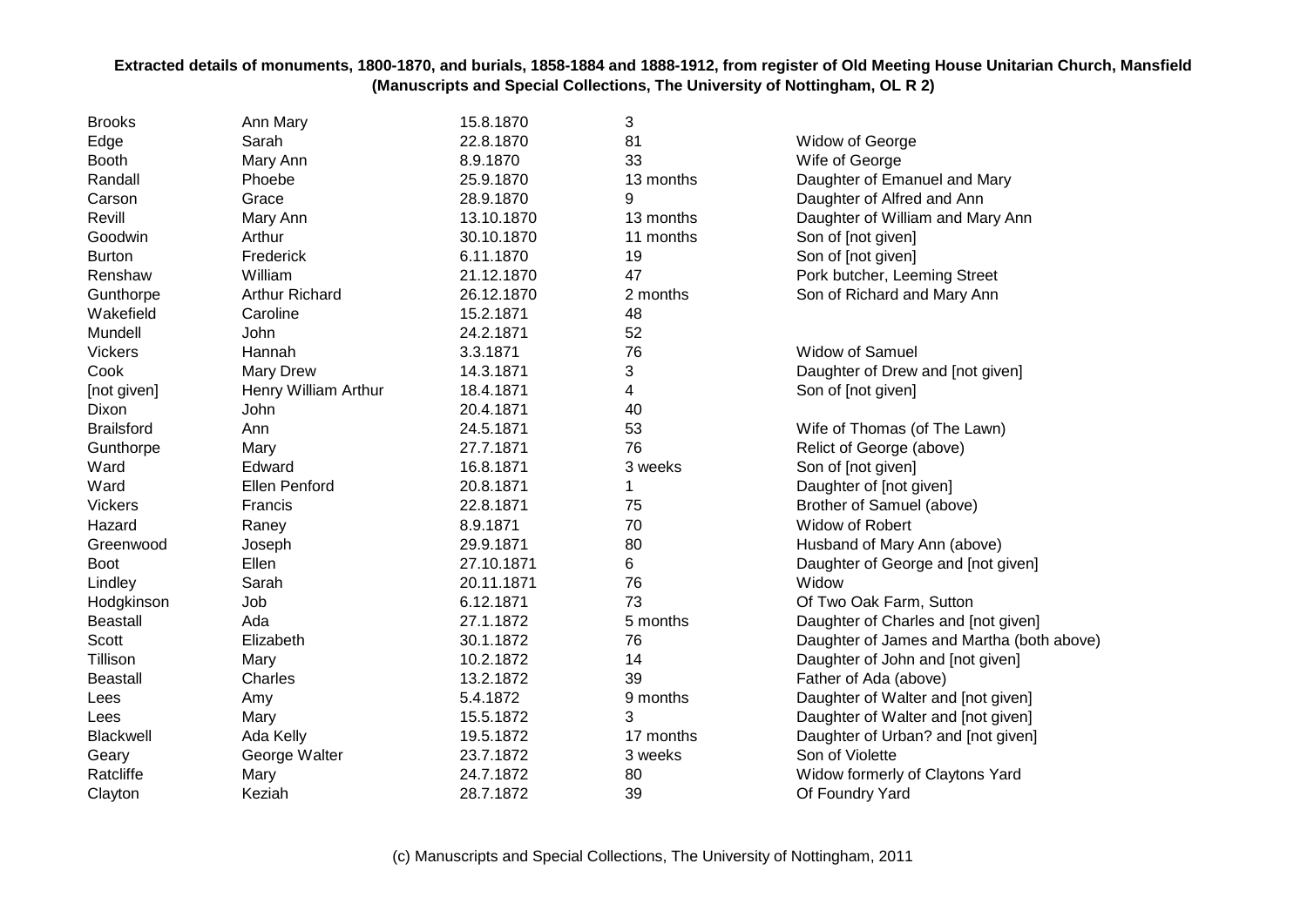| Walker           | Mary                | 30.7.1872  | 86        | Widow of Padley Hill                        |
|------------------|---------------------|------------|-----------|---------------------------------------------|
| Ashton           | Catherine           | 1.11.1872  | 24        | Daughter of [not given]                     |
| Mee              | Hannah              | 28.11.1872 | 75        | Widow of Samuel                             |
| <b>Baggaley</b>  | John                | 8.12.1872  | 60 or 63  | Death registered at Snenton                 |
| Watt             | Margaret            | 30.12.1872 | 59        | Wife of John of Westfield Lane              |
| <b>Blackwell</b> | Ann                 | 16.2.1873  | 36 or 40  | Maiden name Bingley                         |
| Lindley          | Charles             | 20.3.1873  | 67        | Father of Robert (above)                    |
| Shooter          | John                | 8.6.1873   | 76        |                                             |
| Thompson         | Anna Maria          | 16.7.1873  | 16        | Daughter of [not given]                     |
| White            | Ann Read            | 26.7.1873  | 21        | Daughter of Robert and Jane                 |
| Ince             | Mary                | 28.8.1873  | 43        | Wife of Charles                             |
| Hardy            | Thomas              | 28.5.1873  | 18        | Son of [not given]                          |
| Ancliff          | Jane                | 10.9.1873  | 18        | Daughter of [not given]                     |
| Lees             | Lucy                | 13.9.1873  | 15 weeks  | Daughter of Edward and Sarah                |
| Sipson           | Mary                | 21.9.1873  | 5 weeks   | Daughter of Harriet                         |
| <b>Birks</b>     | Sarah Lizzie        | 31.10.1873 | 12        | Daughter of Henry Edgar and Sarah           |
| Wetton           | Sarah Ann           | 10.12.1873 | 14 days   | Daughter of [not given]                     |
| Watson           | Charles             | 19.2.1874  | 74        |                                             |
| Shooter          | Ann                 | 22.2.1874  | 51        | Wife of Thomas (son of John above)          |
| Gabbitas         | Wright              | 2.3.1874   | 31        | <b>Stockwell Gate</b>                       |
| Mallatrat        | Mary Ann            | 7.3.1874   | 30        | Wife of William (Daughter of Alfred and Ann |
|                  |                     |            |           | Carson)                                     |
| Jackson          | Charles             | 12.4.1874  | 34        |                                             |
| Revill           | Elizabeth           | 28.6.1874  | 32        | Wife of George, The Lawn                    |
| Thrall           | Charles             | 2.9.1874   | 47        |                                             |
| Holmes           | Mary                | 11.9.1874  | 16        | Daughter of John                            |
| Hodgetts         | Mary                | 30.9.1874  | 89        |                                             |
| Holland          | Samuel              | 27.11.1874 | 48        | Killed by an accident                       |
| Clarke           | <b>Henry Punter</b> | 29.11.1874 | 3 days    |                                             |
| Gilbert          | William             | 29.11.1874 | 6 months  |                                             |
| Prudence         | Richard             | 19.12.1874 | 4 months  |                                             |
| Randall          | James               | 19.12.1874 | 18 months | Son of Samuel and Mary                      |
| Winfield         | Samuel              | 7.2.1875   | 75        |                                             |
| Lindley          | Mary                | 8.2.1875   | 23        | Wife of E Jackson Lindley                   |
| Nadin            | Benjamin            | 1.3.1875   | 11        |                                             |
| Randall          | Thomas              | 19.3.1875  | 52        |                                             |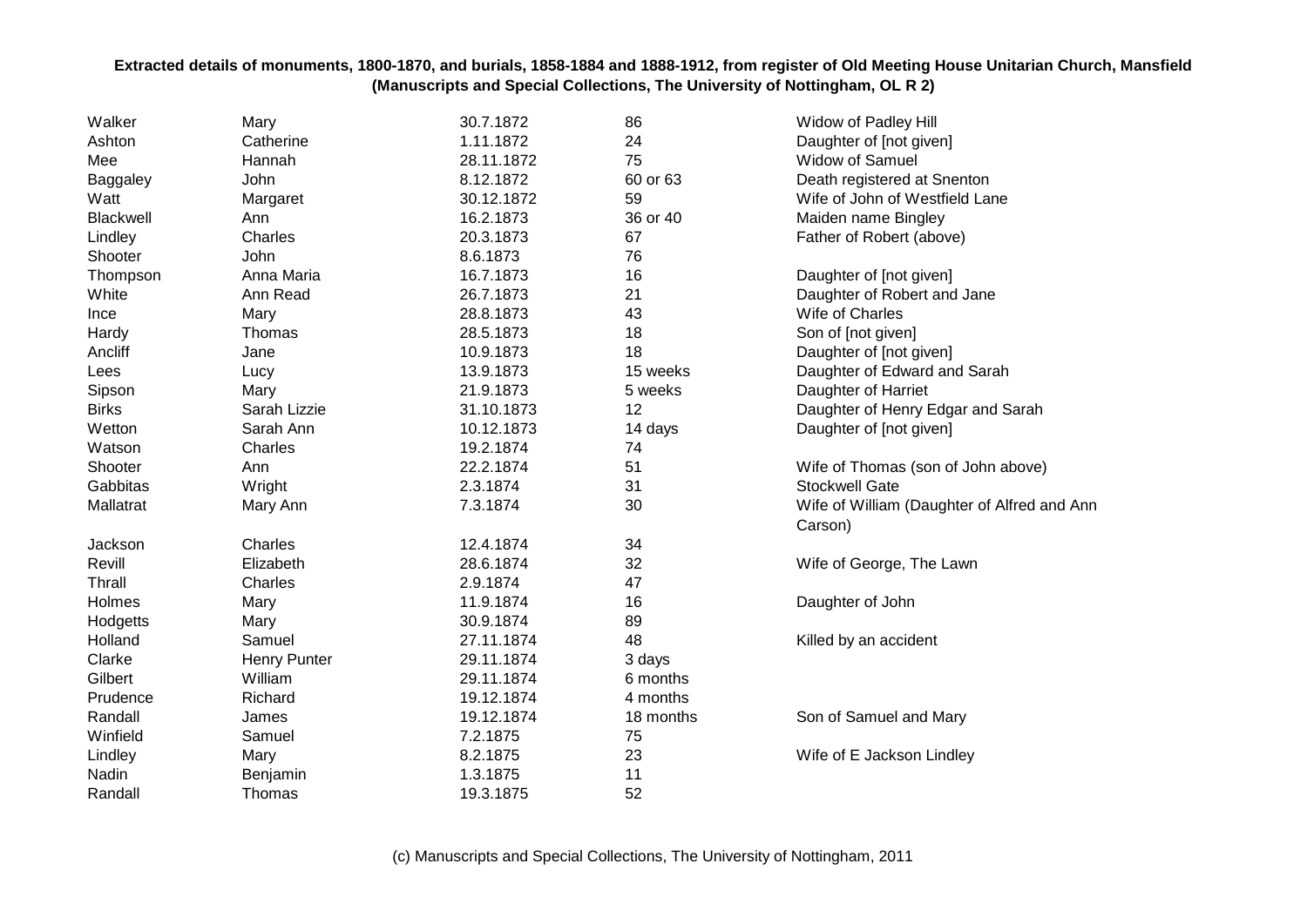| Clements       | Isabella                 | 5.4.1875   | 7 months         |                                                   |
|----------------|--------------------------|------------|------------------|---------------------------------------------------|
| Chamberlain    | James                    | 16.4.1875  | 9 months         | Son of Thomas and Mary Ann                        |
| Holmes         | Harry                    | 17.4.1875  | 10 weeks         | Son of John                                       |
| Green          | Sarah                    | 13.5.1875  | 17               | Saughter of John and Mary                         |
| Smith          | George                   | 26.5.1875  | 68               |                                                   |
| Else           | Mary                     | 29.5.1875  | 44               | Wife of Joseph                                    |
| Crowder        | Harry                    | 30.5.1875  | 8 months         | Son of [not given]                                |
| Earp           | John                     | 5.6.1875   | 64               |                                                   |
| Danby          | <b>Alfred Carson</b>     | 26.6.1875  | 5 months         | Illegitimate child of Alfred Carson and [unknown] |
| Hill           | <b>Elizabeth Annie</b>   | 4.8.1875   | 38               | Tailor of Ashton under Lyme                       |
| Hinchliff      | George                   | 21.12.1875 | 64               | Tailor                                            |
| <b>Thrall</b>  | Harry                    | 11.2.1876  | 18 months        | Son of Henry and [unknown]                        |
| Baggaley       | Eliza                    | 15.2.1876  | 15 months        | Daughter of [not given]                           |
| Slack          | Robert                   | 26.2.1876  | 76               |                                                   |
| Humphrey       | Alice                    | 10.3.1876  | 17 days          | Daughter of William and [not given]               |
| Holmes         | Frank                    | 16.3.1876  | 6 weeks          | Son of [not given]                                |
| White          | Robert                   | 5.4.1876   | 68               | Father of Jane (above) and Ann Read (above)       |
| Stafford       | John                     | 23.4.1876  | 74               |                                                   |
| Holmes         | Mary                     | 25.6.1876  | $\overline{?}$   | Wife of Joseph                                    |
| Haywood        | John Chapman             | 10.8.1876  | 31               |                                                   |
| Hinchley       | William                  | 17.8.1876  | 5 months         | Son of Joseph and [not given]                     |
| Issott         | Albert Joseph            | 20.8.1876  | 5 weeks          | Son of Joseph and Alice Mary                      |
| Gilbert        | William                  | 23.9.1876  | 6 months         | Son of William and [not given]                    |
| Vallance       | <b>Frederick William</b> | 29.9.1876  | 13 months        | Son of John and Harriet                           |
| Maison         | Ann                      | 6.10.1876  | 26               | Wife of Reuben                                    |
| Harrison       | Samuel                   | 11.10.1876 | 73               |                                                   |
| <b>Buttery</b> | Ben                      | 19.10.1876 | 11 months        | Son of [not given]                                |
| Blackwell      | Evelyn                   | 8.11.1876  | 3                | Daughter of Urban and [not given]                 |
| Cantrill       | William                  | 10.11.1876 | 9 months         | Son of William and [not given]                    |
| Holmes         | Lucy Kate                | 21.11.1876 | 4                | Daughter of George Edward and Eliza               |
| Malatratt      | George Fletcher          | 29.11.1876 | 7 months         | Son of George and May                             |
| Dennis         | Margaret                 | 7.12.1876  | $4\frac{1}{2}$   | Daughter of William and [not given]               |
| Clayton        | Samuel                   | 15.12.1876 | 70               |                                                   |
| Allsop         | Jane                     | 18.12.1876 | 5 weeks          | Daughter of Joseph and Jane                       |
| Sansom         | Dean                     | 20.12.1876 | 4 years 8 months | Son of Samuel and Christina                       |
| Mettham        | John                     | 16.1.1877  | 51               |                                                   |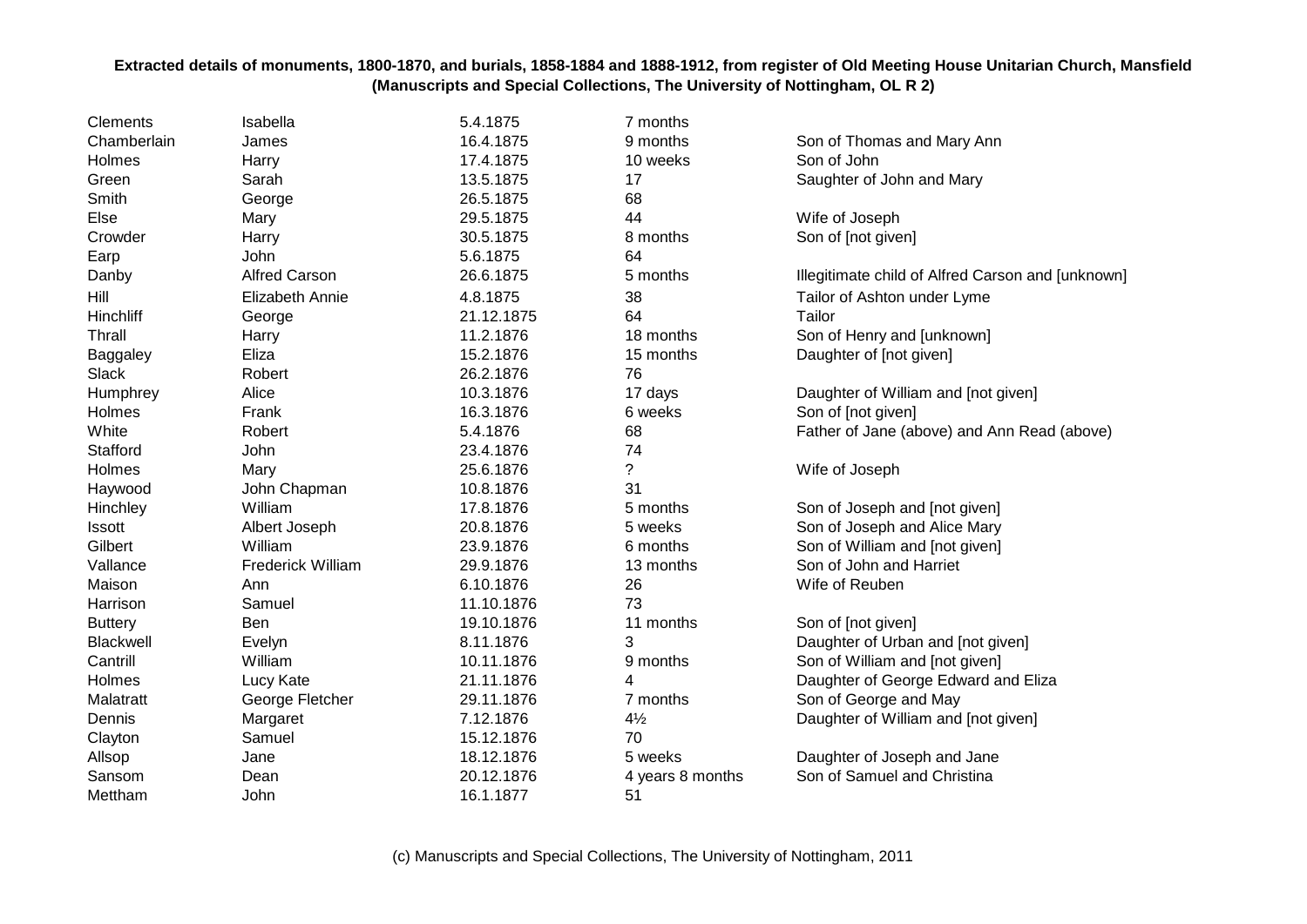| Ball               | William              | 9.2.1877   | 64             |                                              |
|--------------------|----------------------|------------|----------------|----------------------------------------------|
| <b>Brownley Or</b> | William              | 22.3.1877  | 4              | Son of Alfred and Alice                      |
| <b>Brownlow</b>    |                      |            |                |                                              |
| Hough              | William              | 6.5.1877   | 86             |                                              |
| Geary              | Ann                  | 25.5.1877  | 74             |                                              |
| Whitworth          | Ada                  | 6.10.1877  | 4 months       |                                              |
| Handley            | John Jesse           | 3.11.1877  | 60             |                                              |
| Cresswell          | Lucy Hannah          | 8.12.1877  | 37             | Wife of George of Beeston                    |
| Leeson             | Elizabeth            | 16.12.1877 | 7 months       | Daughte of Henry                             |
| Wright             | John                 | 22.12.1877 | 67             |                                              |
| Sutton             | Ann                  | 9.1.1878   | 43             | Wife of William, a tailor                    |
| Whelpdale          | Charlotte            | 9.2.1878   | 58             | Housekeeper, Lawn                            |
| Ambler             | <b>Florence Mary</b> | 18.2.1878  | 3 months       |                                              |
| Woolhouse          | Daniel               | 16.3.1878  | 76             |                                              |
| Sargent            | Caroline             | 20.3.1878  | 53             | Wife of William                              |
| Hewlett            | Thomas               | 12.4.1878  | 52             | Brother-in-law of John Mettham               |
| Cheadle            | William              | 17.4.1878  | 72             |                                              |
| Allwood            | Catherine            | 24.6.1878  | 6 months       | Daughter of George and [not given]           |
| Thrall             | Thomas               | 26.6.1878  | 3 weeks        | Illegitimate                                 |
| Thompson           | Ellen Jane           | 25.7.1878  | 78             | Wife of Andrew                               |
| Chamberlain        | Thomas               | 10.10.1878 | $\overline{c}$ | Son of Thomas and Sarah Ann                  |
| Wyeld              | Arthur               | 20.11.1878 | 24             | Son of Joseph and Sarah Ann                  |
| Wells              | Martha               | 31.12.1878 | 68             | Wife of [not given]                          |
| <b>Bowskill</b>    | <b>Frances Ellen</b> | 18.2.1879  | 9 months       | Daughter of Matthew and Fanny                |
| <b>Bramwell</b>    | Mary                 | 26.2.1879  | $3\frac{1}{2}$ |                                              |
| Vallance           | Elizabeth            | 20.3.1879  | 40             | Wife of George (junior) (see above)          |
| Thrall             | Harry                | 7.5.1879   | 16             | Son of Charles (above)                       |
| Slaney             | George               | 26.6.1879  | 25             | Of Stockwell Gate                            |
| Allwood            | George               | 24.7.1879  | 42             | Of Meeting House Lane, Father of Catherine   |
|                    |                      |            |                | (above)                                      |
| Webster            | Mary                 | 10.8.1879  | 55             |                                              |
| Randall            | William              | 10.8.1879  | 50             | Uncle of James (above) and brother of Thomas |
|                    |                      |            |                | (above)                                      |
| <b>Birks</b>       | Clara Annie          | 19.8.1879  | 10             | Daughter of Edwin and Charlotte              |
| Wyeld              | <b>Ethel Tysoe</b>   | 14.11.1879 | 2 months       | Daughter of John and Hepzibah                |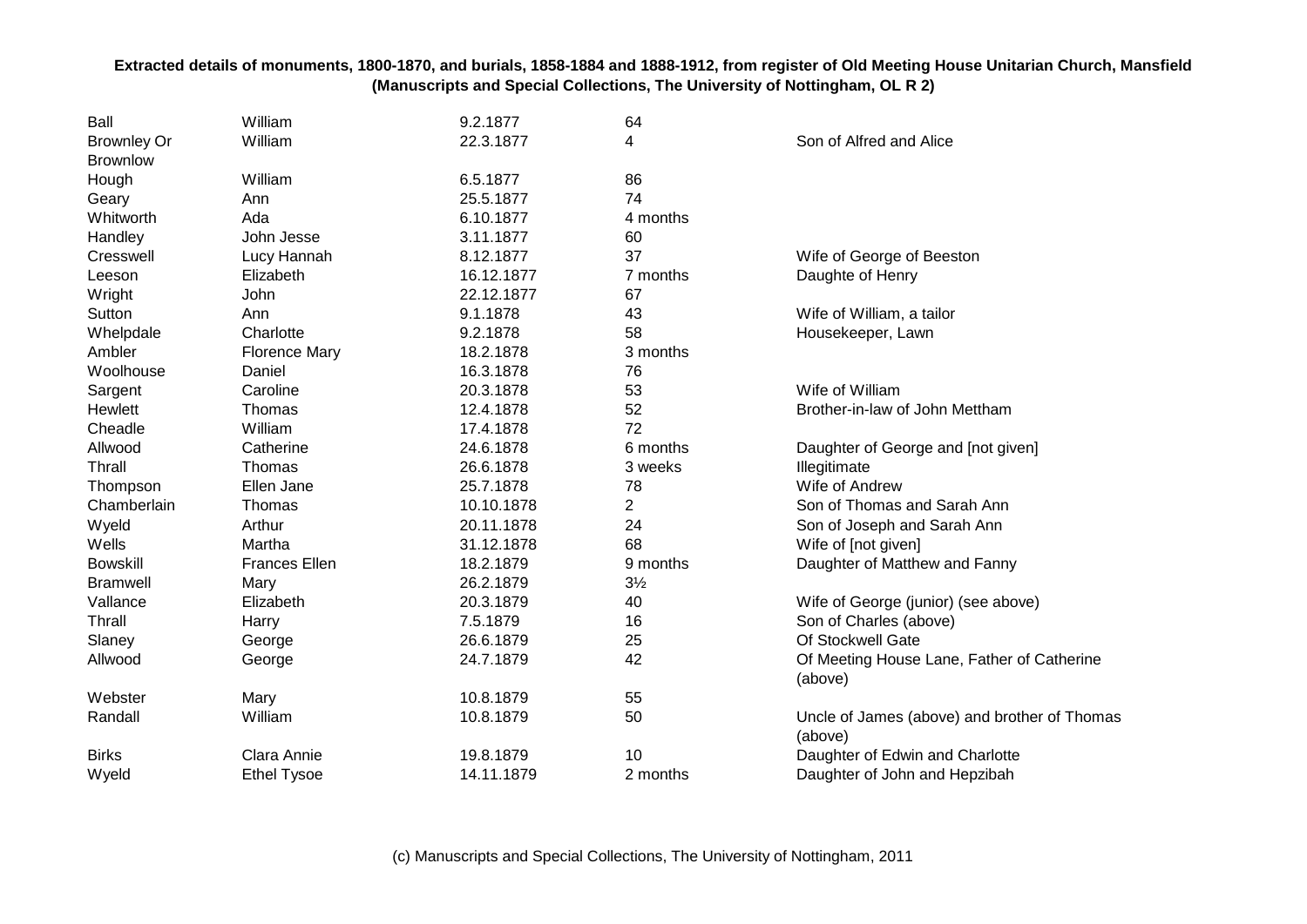| <b>Bramhall</b> | James        | 17.11.1879 | 3 weeks     | Son of John and Martha of Kilnhurst, Near<br>Sheffield                            |
|-----------------|--------------|------------|-------------|-----------------------------------------------------------------------------------|
| Randall         | Elizabeth    | 27.11.1879 | 66          | Widow of Thomas (above)                                                           |
| Vallance        | James        | 1.12.1879  | 17 months   | Son of John and Harriet                                                           |
| Mettham         | Arthur       | 5.12.1879  | 27          | Married, son of John (above) of Nottingham                                        |
| <b>Birks</b>    | Henry Edgar  | 8.12.1879  | 44          | Son of Elizabeth (above) and father of Sarah                                      |
|                 |              |            |             | Lizzie (above)                                                                    |
| Holland         | William      | 21.12.1879 | 74          | Of Bancroft Lane                                                                  |
| Eyre            | Jane         | 17.1.1880  | 19          | Daughter of Charles and [not given]                                               |
| Mettham         | [not given]  | ?.1883     | [not given] | Widow of [not given]                                                              |
| Chamberlain     | Ernest       | 6.3.1884   | 5           | Son of [not given]                                                                |
| Foreman         | William      | 9.7.1884   | 18 months   | Son of Benjamin                                                                   |
| Fox             | Rebecca      | 3.8.1884   | 7           | Wife of [not given] of Church Street                                              |
| Quinton         | <b>Nelly</b> | 29.12.1884 | 3 weeks     | Daughter of [not given]                                                           |
|                 |              |            |             | n.b. entries from 1888 onwards give the date of                                   |
|                 |              |            |             | interment. The place given is assumed to be the                                   |
|                 |              |            |             | address of the deceased unless otherwise<br>stated                                |
| Revill          | Samuel       | 4.10.1888  | 41          | Son of James, the Rookery. Interred 7.10.1888                                     |
| Cottingham      | Martha       | 13.11.1888 | 56          | Interred 15.11, Alias Mrs Prole. Died at House of<br>Mrs Simkins, Woodhouse Road. |
| Malatratt       | George       | 26.12.1888 | 56          | Interred 29.12, of Stockwell Gate.                                                |
| Ball            | Sarah        | 24.1.1889  | 57          | Interred 27.1, wife of Thomas, coal dealer of                                     |
|                 |              |            |             | <b>Newcastle Street</b>                                                           |
| Ashton          | Sarah        | 25.1.1889  | 75          | Interred 29.1, wife of John, Grove Street                                         |
| Lees            | Mary Ann     | 25.2.1889  | 48          | Interred 28.2, of The Lawn, near Hare                                             |
| Short           | Alice        | 18.3.1889  | 6 months    | Interred 20.3, child of Samuel junior                                             |
| Machin          | William      | 26.3.1889  | 4 months    | Interred 30.3, child of William, Plantation Street                                |
| Randall         | Eliza        | 31.3.1889  | 8           | Interred 2.4, daughter of Emanuel                                                 |
| Henson          | Thomas       | 25.5.1889  | 63          | Interred 28.3, of Radcliffe Gate                                                  |
| Pogmore         | Elizabeth    | 16.8.1889  | 80          | Interred 20.8, widow of the Alms Houses,<br>Nottingham Road                       |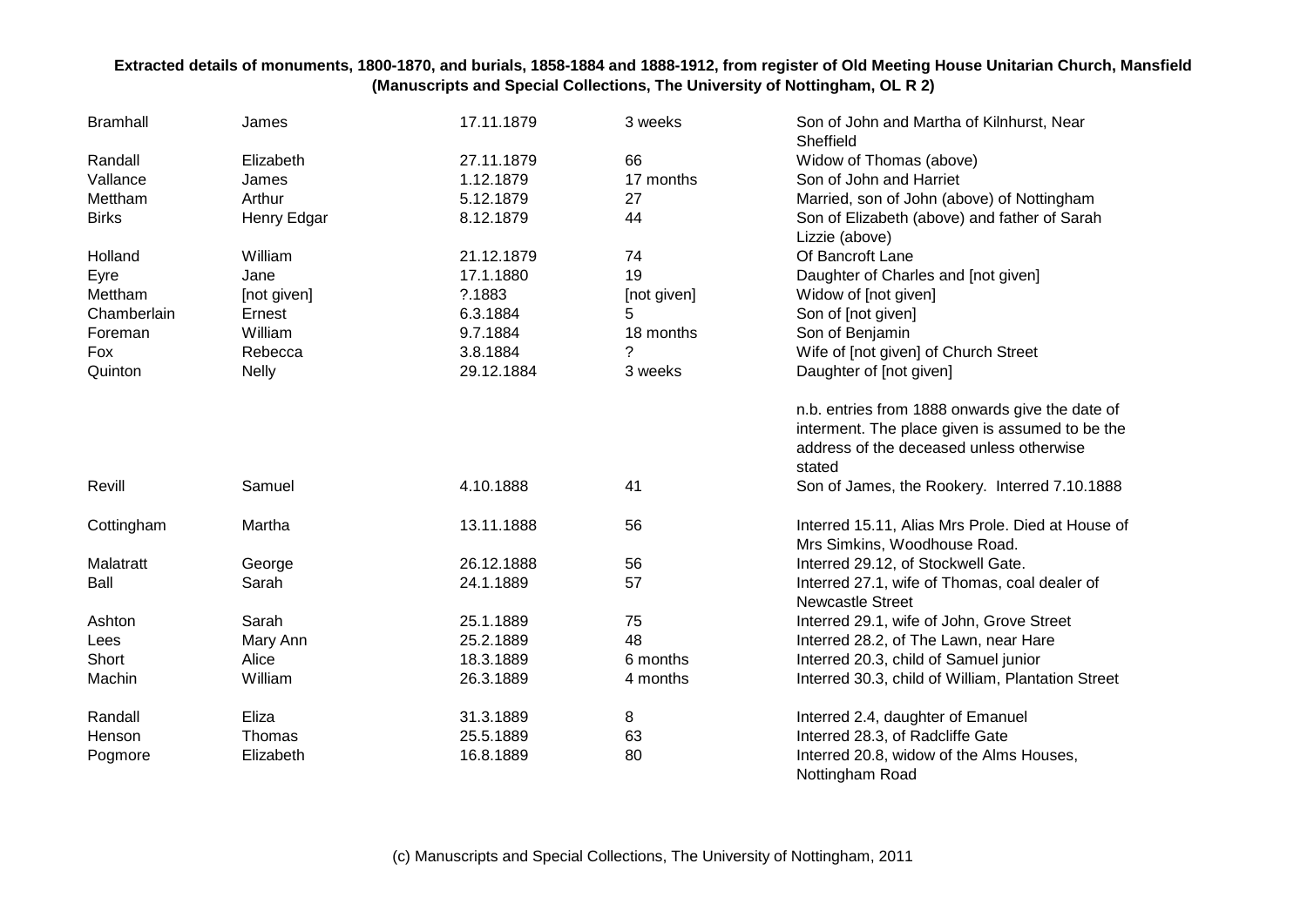| Handley        | John Edwin              | 25.4.1889  | 30              | Interred 29.4, only son of the late John Jesse<br>(above)                |
|----------------|-------------------------|------------|-----------------|--------------------------------------------------------------------------|
| Gilbert        | Eliza                   | 15.4.1889  | 70              | Interred 18.4, of Meadow Square                                          |
| Randall        | Emmanuel                | 5.12.1889  | 55              | Interred 8.12, in Wood Street                                            |
| Lowe           | William                 | 15.1.1890  | 72              | Interred 18.1, of Bath Lane                                              |
| <b>Bunting</b> | Edward                  | 31.1.1890  | 66              | Interred 5.2, of 72 Radcliffe Gate                                       |
| Taylor         | George                  | 2.2.1890   | 68              | Interred 5.2, of Bulls Head Lane                                         |
| Hollins        | William                 | 4.2.1890   | 75              | Interred 8.2, of Pleasley Vale                                           |
| Lees           | Lucy                    | 22.2.1890  | 4 months        | Interred 25.2, daughter of John and Eliza of                             |
|                |                         |            |                 | Cross Keys Yard                                                          |
| Godfrey        | William Henry           | 12.3.1890  | 5               | Interred 14.3, son of William of Leeming Street                          |
| Hibbert        | Elizabeth Ellen         | 18.3.1890  | 17              | Interred 20.3, daughter of John of Walsall and<br><b>Victoria Street</b> |
| Slack          | William                 | 30.3.1890  | 58              | Interred 2.4, of The Lawn                                                |
| Clay           | Emeline                 | 19.4.1890  | 35              | Interred 23.4, wife of W Clay, Radcliffe Gate                            |
| Clayton        | Ernest                  | 22.4.1890  | 1 year 4 months | Interred 25.4, of Meeting House Lane                                     |
| Chambers       | Fanny                   | ?.4.1890   | 65              | Interred 11.4, of Belvidere, aunt to Frank Pell                          |
| Lee            | Willie                  | ?.4.1890   | $\overline{2}$  | Interred 12.4.of Nags Head Yard                                          |
| Clay           | Henry Cash              | 8.5.1890   | 6               | Interred 11.5, son of Samuel and Gertrude                                |
| Ancliff        | Lilian                  | 12.6.1890  | 1 year 8 months | Interred 14.6, daughter of Walter of Wood Street                         |
| Vallance       | Mary                    | 13.6.1890  | 64              | Interred 16.6, widow of George of Cavendish<br>House                     |
| Forrest        | Harold                  | 26.6.1890  | 1               | Interred 29.6, of Gladstone Street                                       |
| Scrimshaw      | William                 | 6.7.1890   |                 | Interred 9.7, of Plantation Row                                          |
| Vallance       | Frank Massingbird       | 16.8.1890  | 15 months       | Interred 19.8, son of R Frank Vallance                                   |
| Edge           | Ann                     | 18.9.1890  | 81              | Interred 22.9, wife of William of The Rookery                            |
| Cooper         | Thomas                  |            | 62              | Interred 2.11                                                            |
| <b>Binch</b>   | Florence                |            | $2\frac{1}{2}$  | Interred 2.11                                                            |
| Heydon         | Charity Celia (Cherrie) | 9.11.1890  | 15              | Interred 13.11, daughter of Joseph                                       |
| Hemmens        | Robert                  | 9.2.1891   | 76              | Interred 12.2, pot hawker                                                |
| Godfrey        | Thomas                  | 30.6.1891  | 65              | Interred 2.7, West Gate                                                  |
| Mallatrat      | Mary                    | 26.7.1891  | [not given]     | Interred 28.7, Stockwell Gate                                            |
| Edge           | William                 | 11.11.1891 | 70              | Interred 13.11, Rookery                                                  |
| Hemstock       | Martha                  | 15.11.1891 | 67              | Interred 17.11, widow of John                                            |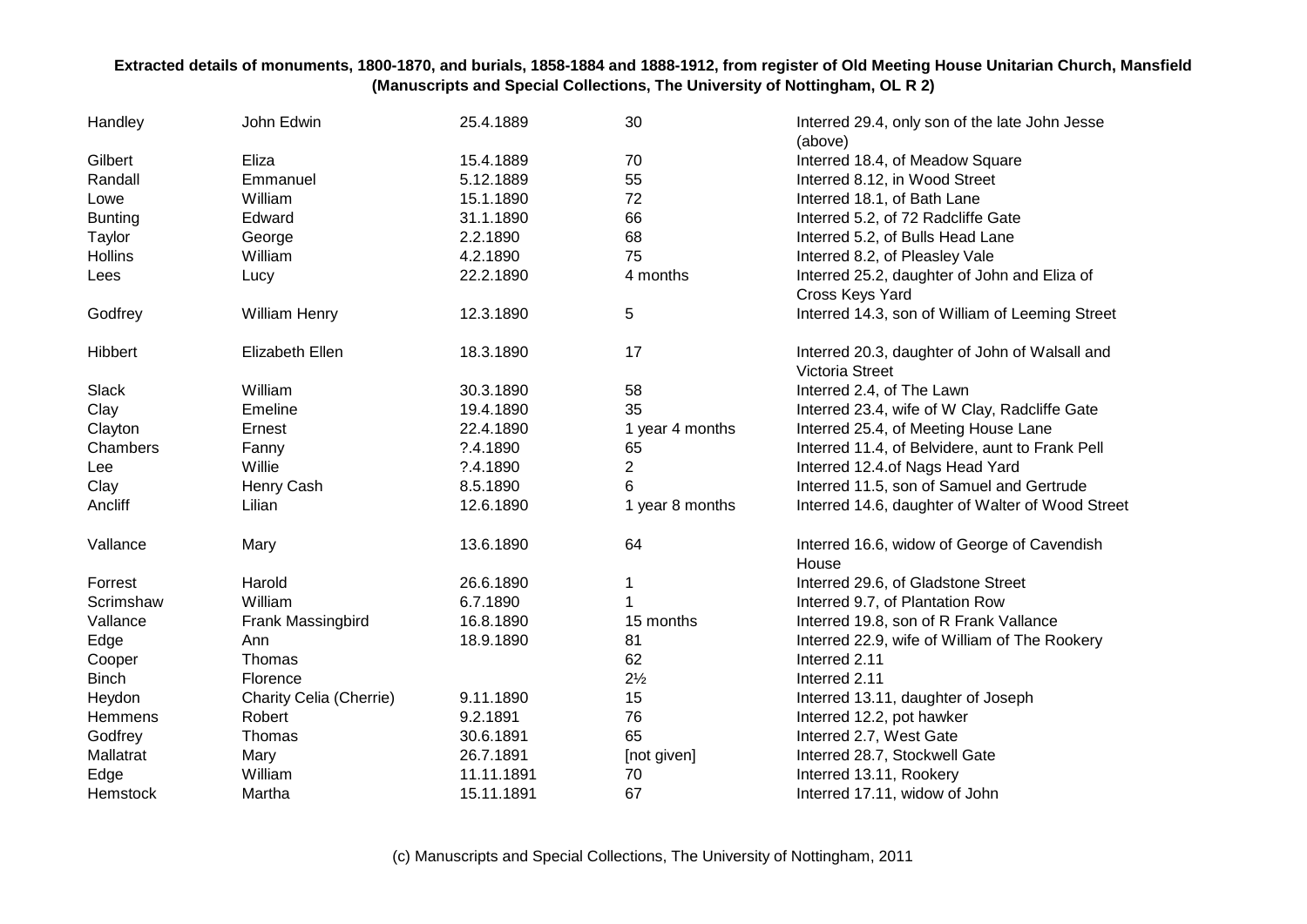| Dawes           | Herbert               | 9.12.1891           | 15          | Interred 12.12, back of Lawn                                                                   |
|-----------------|-----------------------|---------------------|-------------|------------------------------------------------------------------------------------------------|
| <b>Birks</b>    | Maria                 | 10.12.1891          | 76          | Interred 12.12, wife of John, Lime Tree Place                                                  |
| <b>Boole</b>    | Mary                  | 24.1.1892           | 73          | Interred 27.1, wife of John, senior, Brickyard                                                 |
| Holmes-Evans    | Eliza                 | 18.2.1892           | 58          | Interred 21.2, wife of George                                                                  |
| Randall         | Mary                  | 22.2.1892           | 52          | Interred 25.2, widow of Emauel Randall                                                         |
| Gunthorpe       | Richard               | 25.2.1892           | 65          | Interred 29.2, Town Councillor                                                                 |
| Lindley         | Ann                   | 6.3.1892            | 68          | Interred 9.3, idow                                                                             |
| <b>Brown</b>    | Arthur                | 6.3.1892            | 17 months   | Interred 8.3, infant son of [not given] Brown,<br><b>Curb Row</b>                              |
| Randall         | Walter                | ?                   | 24          | Interred [not given], son of Ernest and Mary                                                   |
| Lowe            | John                  | 3.5.1892            | 60          | Interred 5.5, of Chesterfield Road                                                             |
| Gascoigne       | Charlotte             | 5.5.1892 (by Burns) | 14          | Interred 8.5, of Wood Street                                                                   |
| Heywood         | Isaac                 | 5.6.1892            | 80          | Interred 7.6, son of Isaac, Lime Tree Place,<br>grandson of Rev Eliezer H, and grandson of Rev |
|                 |                       |                     |             | Oliver H, of Yorkshire                                                                         |
| <b>Bartle</b>   | <b>Fanny Florence</b> | 24.6.1892           | 20          | Interred 26.6, of 70 Newton Street                                                             |
| Lymn            | Eliza                 | 30.7.1892           | 80          | Interred 2.8, housekeeper of Mrs R S Bing,<br>granddaughter of Rev J Williams                  |
| <b>Bennett</b>  | Mary                  | 29.8.1892           | 32          | Interred [not given], nee Gosling of The Lawn,<br><b>Union Street</b>                          |
| <b>Birks</b>    | John                  | 15.9.1892           | 90          | Interred 17.9, off Lime Tree Place (over 52<br>years a member of the Congregation)             |
| Salmon          | Leonard               | 26.11.1892          | 13 weeks    | Interred 29.11, infant son of Mr and Mrs H<br>Salmon, Wood Street                              |
| Mettham         | Ellen                 | 7.12.1892           | 72          | Interred 9.12, Miss of Basford                                                                 |
| <b>Beastall</b> | John George           | 13.12.1892          | 36          | Interred 18.12, died at Radford                                                                |
| Capes           | Samuel                | 24.12.1892          | 62          | Interred 27.12, after Coroner's Inquest                                                        |
| Revill          | James                 | 25.12.1892          | 71          | Interred 28.12, died at Rookery                                                                |
| Jones           | Edward                | 29.12.1892          | 58          | Interred 1.1.1893, died at 16 Leeming Street                                                   |
| Capes           | <b>Charles Henry</b>  | 6.1.1893            | 18          | Interred 9.1, son of Samuel (above)                                                            |
| Toone           | Ellen Elizabeth       | 20.1.1893           | [not given] | Interred 22.1, infant daughter of Walter and<br>Mary Helen                                     |
| Chapman         | <b>William Albert</b> | 21.1.1893           |             | Interred 24.1, infant son of Albert and [not given]                                            |
| Parr            | Violet                | 31.1.1893           |             | Interred 1.2, infant daughter of Mr and Mrs of<br>Woodhouse Road                               |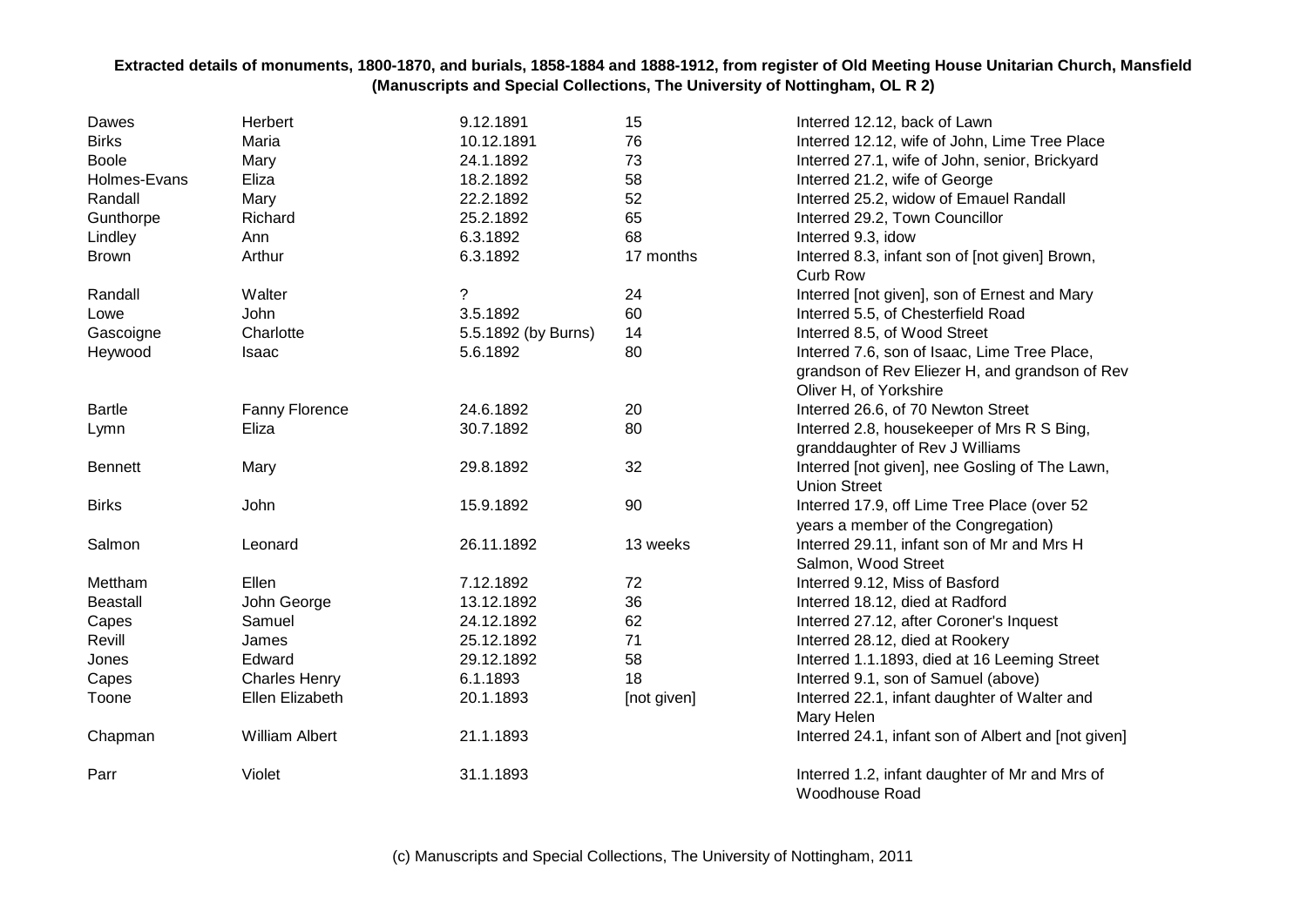| Strawther       | Emily                     | 1.2.1893   | 61             | Interred 5.2, wife of [not given], Nottingham<br>Road                                      |
|-----------------|---------------------------|------------|----------------|--------------------------------------------------------------------------------------------|
| Ashton          | John                      | 12.2.1893  | 38             | Interred 15.2, of Church Street                                                            |
| Simpson         | George                    | 4.3.1893   | 70             | Interred 7.3                                                                               |
| Thompson        | <b>Beatrice</b>           | 17.3.1893  | 6              | Interred 21.3, only child of Mr and Mrs of Wood<br><b>Street</b>                           |
| Randall         | George Emanuel            | 22.3.1893  | 23 months      | Interred 25.3, infant son of Thomas and [not<br>given]                                     |
| <b>Boole</b>    | John                      | 29.3.1893  | 73             | Interred 1.4, of Brickyard                                                                 |
| <b>Birks</b>    | John Leslie Austin        | 24.7.1893  | $\overline{2}$ | Interred 26.7, only child of John and Mary<br>Eleanor                                      |
| Allen           | Arthur                    | 14.6.1893  | 13 weeks       | Interred [not given], infant son of John and [not<br>given]                                |
| Revill          | Maud                      | 21.8.1893  | 20 months      | Interred 24.8, infant daughter of [not given]                                              |
| Hare            | <b>Catherine Mary</b>     | 24.8.1893  | 79             | Interred 27.8, wife of George, Ratcliffe Gate                                              |
| Hubbard         | Agnes Maud                | 7.9.1893   | 3 months       | Interred 18.10, infant daughter of Mr and Mrs A<br>Hubbard                                 |
| <b>Bartle</b>   | George Henry              | 15.10.1893 | 19             | Interred 18.10, son of Mr and Mrs G of Newton<br><b>Street</b>                             |
| Aves            | Owen                      | 12.2.1894  | 70             | Interred 16.2                                                                              |
| Randall         | Alice May                 | 12.3.1894  | ?              | Interred 15.3, infant daughter of Tom and Alice                                            |
| Mettham         | Fanny                     | 23.4.1894  | 43             | Interred 27.4, wife of Frederick W                                                         |
| Wilson          | Horace                    | 25.5.1894  | 13             | Interred 27.5, killed in coal-pit                                                          |
| Green           | John                      | 29.8.1894  | 73             | Interred 31.8                                                                              |
| Eyre            | George                    | 1.10.1894  | [not given]    | Interred 3.10, infant son of George and Annie                                              |
| <b>Burton</b>   | Ellen Matteman            | 28.10.1894 | [not given]    | Interred 30.10, infant daughter of [not given] and<br>Hannah                               |
| Randall         | Elizabeth                 | 29.10.1894 | 17             | Interred 1.11, died at Woodhouse Hospital,<br>daughter of Emanuel (above) and Mary (above) |
| Vallance        | <b>Frances Christiana</b> | 5.11.1894  | $\overline{2}$ | Interred 7.11, infant daughter of Mr and Mrs R F                                           |
| Thrall          | Annie                     | 27.12.1894 | 9 months       | Interred 30.12 of Wood Street                                                              |
| <b>Bramwell</b> | Thomas                    | 5.1.1895   | 69             | Interred 10.1                                                                              |
| <b>Ellis</b>    | Ann                       | 20.2.1895  | 81             | Interred 24.2, widow - aunt of Mr F Vickers                                                |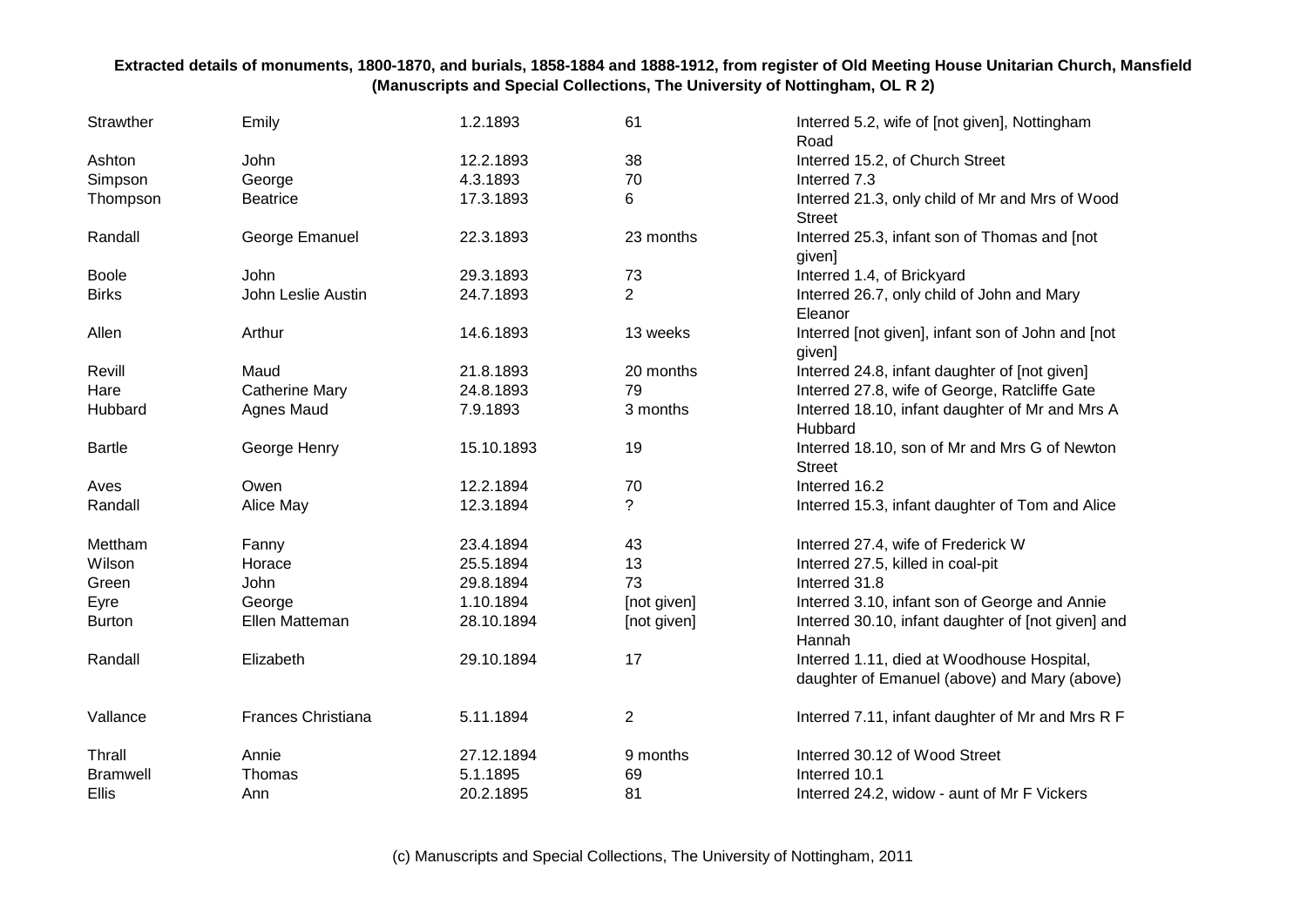| Hare            | George                       | 10.3.1895  | 86          | Interred 13.3, of Ratcliffe Gate                    |
|-----------------|------------------------------|------------|-------------|-----------------------------------------------------|
| Goucher         | Richard                      | 29.3.1895  | 34          | Interred 2.4, of Talbot Inn, Nottingham Road        |
| <b>Bull</b>     | Fred                         | 7.9.1895   | [not given] | Interred 10.9, infant son of Samuel and Mary of     |
|                 |                              |            |             | <b>Union Street</b>                                 |
| Green           | Albert                       | 8.9.1895   | [not given] | Interred 11.9, infant son of Samuel and Ann of      |
|                 |                              |            |             | Nottingham Road, after inquest on 9.9               |
| Hibbert         | Mrs Mary Ellen               | 15.9.1895  | 51          | Interred 18.9                                       |
| Marshall        | Florence May                 | 16.9.1895  | [not given] | Interred 19.9, infant daughter of [not given] and   |
|                 |                              |            |             | Ellen of Sansoms Yard                               |
| Smith           | Edith                        | 23.9.1895  | [not given] | Interred 26.9, infant daughter of [not given] of    |
|                 |                              |            |             | <b>Malt Court</b>                                   |
| Walker          | Cissie                       | 26.9.1895  | [not given] | Interred 29.9, infant daughter of [not given] and   |
|                 |                              |            |             | Maria of Ratcliff Gate                              |
| <b>Bowskill</b> | Susan                        | 27.9.1895  | 92          | Interred 30.9, of Clarkson Street                   |
| Mettham         | <b>Frederick William</b>     | 15.10.1895 | 45          | Interred 18.10, of Clarkson Street                  |
| Forman          | William                      | 5.11.1895  | 72          | Interred 8.11, of Union Street                      |
| Capes           | Maud                         | 16.11.1895 | 8           | Interred 19.11, daughter of Mrs Capes of            |
|                 |                              |            |             | <b>Stockwell Gate</b>                               |
| Revill          | William                      | 17.1.1896  | 66          | Interred 20.1, of Ladybrook                         |
| <b>Vickers</b>  | William                      | 10.2.1896  | 43          | Interred 30.1, of Bath Lane                         |
| Formon          | <b>Charles Richard</b>       | 10.2.1896  | 17          | Interred 12.2, son of Benjamin Formon of Union      |
|                 |                              |            |             | <b>Street</b>                                       |
| Clayton         | Jane                         | 20.2.1896  | 44          | Interred 23.2, widow of Joseph of Meeting           |
|                 |                              |            |             | House Lane                                          |
| Wragg           | Lilian                       | 30.4.1896  | 6 months    | Interred 3.5                                        |
| Sheppard        | Ada Elizabeth                | 25.6.1896  | 13 months   | Interred 28.6                                       |
| <b>Bartle</b>   | Willis                       | 5.8.1896   | [not given] | Interred 8.8, of Newton Street                      |
| Randall         | Wilfred                      | 15.8.1896  | [not given] | Interred 18.8, son of Tom and Alice                 |
| Columbine       | Alice                        | 27.8.1896  | 4 months    | Interred 30.8, of Belvidere Street                  |
| Redfern         | Winifred                     | 1.9.1896   | [not given] | Interred 3.9, infant of Kear's Buildings            |
| Walker          | Elizabeth Ann                | 20.10.1897 | 37          | Interred 23.10                                      |
| Randall         | Tom                          | 16.12.1897 | 32          | Interred 20.12, died of phthisis                    |
| Vallance        | <b>Charles Henry</b>         | 16.1.1896  | 28          | Interred 18.1                                       |
| Vallance        | Christiana Maria Massingberd | 28.1.1898  | 28          | Interred 31.1, wife of R F Vallance                 |
| Wyeld           | Eleanor                      | 28.1.1898  | 3 months    | Interred 31.1, daughter of Mr and Mrs Fred<br>Wyeld |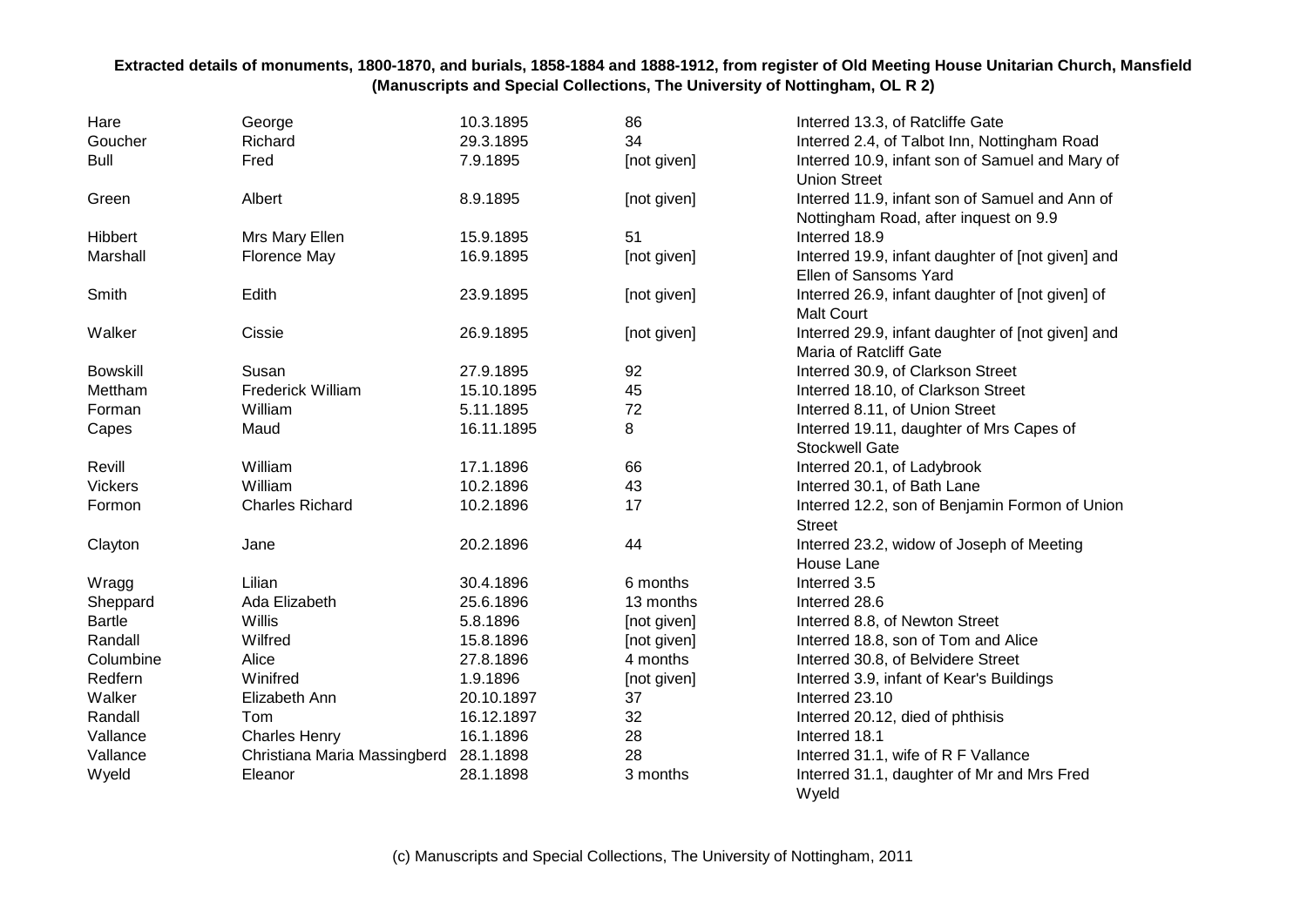| Parr          | Richard               | 9.3.1898               | 75        | Interred 11.3                                      |
|---------------|-----------------------|------------------------|-----------|----------------------------------------------------|
| Orwin         | Gertrude              | 11.7.1898              | 18 months | Interred 14.7                                      |
| Hodgkinson    | Job                   | 31.7.1898              | 61        | Interred 3.8, of Rushley Farm                      |
| Allsop        | Louie                 | 19.9.1898              | 7 months  | Interred 23.9, infant daughter of Edward and       |
|               |                       |                        |           | Mary                                               |
| Antill        | Ernest                | 21.12.1898             | 2         | Interred 24.12                                     |
| Robberds      | Charles William (Rev) | 13.11.1898             | 85        | Minister of this place 1834-40                     |
| Smith         | Rev J Frederick       | 22.11.1898             | 89        | Former Minister of this place, died in Royston,    |
|               |                       |                        |           | <b>Herts</b>                                       |
| Hare          | John                  | 2.1.1899               | 29        | Interred 6.1, of Sutton in Ashfield                |
| Thrall        | Henry                 | 6.3.1899               | 20        | Interred 8.3, of Wood Street                       |
| Parr          | Jemima                | 13.3.1899              | 65        | Interred 16.3, widow of Richard (above)            |
| Featherstone  | Martha Hannah         | 15.3.1899              | 27        | Interred 17.3                                      |
| Slack         | Jessie                | 27.3.1899              | 18 months | Interred 30.3, of Garden Road                      |
| Godfrey       | Elizabeth             | 7.4.1899               | 76        | Interred 9.4, widow of Thomas of West Gate         |
| Jones         | Edward John           | 4.6.1899               | 74        | Interred 6.6, of Newcastle Street                  |
| Ward          | Frederick             | 17.1.1900              | 25        | Interred 20.1, of Shireoaks                        |
| Revill        | Selina                | 1.2.1900               | 32        | [not given]                                        |
| Ward          | Lily May              | [not given]            | 3         | Interred 17.4, widow of William                    |
| Revill        | Mary Ann              | [not given]            | 74        | Interred 29.5, widow of William                    |
| Wyld          | Joseph                | [not given]            | 81        | Interred 29.5, of Park Avenue                      |
| Hare          | John                  | [not given]            | 68        | Interred 30.5, late of Sutton                      |
| Clay          | Harriet               | [not given]            | 78        | Interred 13.6, of Queens Head, Queen Street        |
| Ashton        | Fanny                 | [not given]            | 48        | Interred 29.9, of Wood Street                      |
| Pogmore       | Sarah                 | [not given]            | 64        | Interred 3.7, of Frisby's Yard                     |
| <b>Brooks</b> | Muriel Joy            | [not given]            | 2         | Interred [not given]. Of West Hill Drive, daughter |
|               |                       |                        |           | of George Henry and Eleanor of Buffalo, USA        |
| Featherstone  | William               | 22.1.1901              | 57        | Interred 25.1                                      |
| <b>Birks</b>  | Dorothy May           | 26.4.1901              | 7 months  | Interred 29.4, daughter of Edwin and Eleanor       |
| Strawther     | William               | 30.5.1901 (at Pinxton) | 73        | Interred 1.6, of Nottingham Road                   |
| Gunn          | George                | 9.6.1901               | 67        | Interred 12.6, of Meeting House Lane               |
| <b>Mills</b>  | <b>Herbert Sidney</b> | [not given]            | 7 months  | Interred 21.7, not of Mansfield                    |
| <b>Bull</b>   | Elizabeth             | [not given]            | 53        | Interred 30.10, wife of Thomas of The Lawn         |
| <b>Bull</b>   | Edith M               | [not given]            | 10 months | Interred 17.12, grandchild of Elizabeth (above),   |
|               |                       |                        |           | daughter of Samuel and Mary of Wood Street         |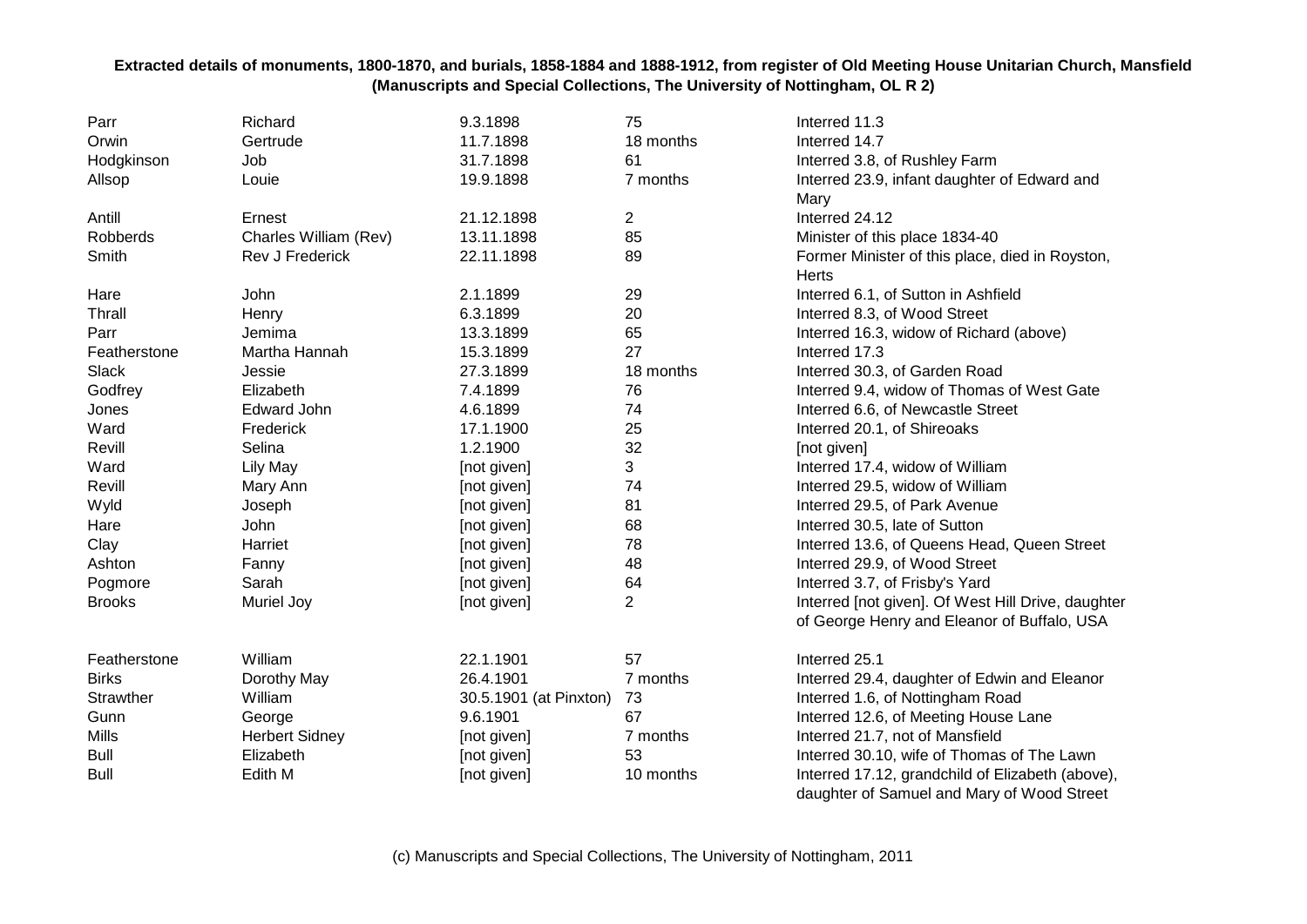| Ashton         | <b>John</b>          | 20.12.1901             | 84             | Interred 23.12, of Wood Street                                                                                          |
|----------------|----------------------|------------------------|----------------|-------------------------------------------------------------------------------------------------------------------------|
| Holmes         | Mary Ann Evans       | 14.2.1902              | ?              | Interred 16.2, wife of George Evans Holmes of<br><b>Clumber Street</b>                                                  |
| Handley        | Mary Ann             | 23.5.1902              | 75             | Interred 26.5, nee Birks, widow of John Jesse,<br>of Crow Hill Lodge, died at Firbank, Mrs<br>Adlington is her daughter |
| Jelley         | Kate                 | 12.6.1902              | 14             | Interred 14.6, of Newcastle Street                                                                                      |
| Corbett        | Annie Winifred       | 16.10.1902             | [not given]    | Interred 18.10, daughter of Septimus and Annie<br>of Bradder Street                                                     |
| Clay           | Amy                  | 5.12.1902              | [not given]    | Interred 7.12, wife of Walter of Queens Head,<br>Queen Street                                                           |
| Ancliff        | Thomas               | 27.1.1903              | 78             | Interred 31.1, of Wood Street                                                                                           |
| Lowe           | Sarah                | 20.2.1903              | 75             | Interred 21.2, of Grove Street                                                                                          |
| Featherstone   | Joe                  | 19.2.1903 at Blidworth | 28             | Interred 23.2                                                                                                           |
| Thrall         | Margaret             | 11.3.1903              | 5              | Interred 14.3, child of Mr and Mrs W of Wood<br><b>Street</b>                                                           |
| Thrall         | Annie                | 8.4.1903               | $\overline{2}$ | Interred 11.4, child of Mr and Mrs W of Wood<br><b>Street</b>                                                           |
| Revill         | <b>John</b>          | 25.5.1903              | 71             | Interred 27.5, of Kings Head, Stockwell Gate                                                                            |
| Ashton         | John                 | 26.5.1903              | 14 months      | Interred 29.5, son of George and Margaret of<br>Padley Hall                                                             |
| <b>Hemmens</b> | Eliza                | 25.6.1903              | 82             | Interred 27.6, of Garden Road                                                                                           |
| Thrall         | Sarah                | 17.7.1903              | 55             | Interred [not given]. Wife of Henry at Birch<br>Court, Wood Street                                                      |
| Holmes         | George Evans         | 25.8.1903              | 59             | Interred 28.8, at Clumber Street                                                                                        |
| Pell           | <b>Frank Richard</b> | 13.9.1903              | 3 months       | Interred 16.9, of Church Street                                                                                         |
| Mayman         | Leonard Hartley      | 24.10.1903             | 2 months       | Interred 27.10                                                                                                          |
| Eyre           | Mary Ellen           | 8.11.1903              | 19 months      | Interred 11.11, of Holden Street                                                                                        |
| Large          | Thomas Boardman      | 9.11.1903              | 3 months       | Interred 11.11, of Commercial Street                                                                                    |
| Owen           | <b>Edward Harry</b>  | 18.11.1903             | 8 months       | Interred 20.11, son of Mr and Mrs Frank of<br>Padley Hill                                                               |
| Wilkinson      | Harold               | 19.11.1903             | ? Months       | Interred 21.11 of The Lawn                                                                                              |
| Eyre           | Charles              | 23.11.1903             | 81             | Interred 26.11, of Holden Street                                                                                        |
| Short          | Harold               | 7.12.1903              | 10 months      | Interred 11.2, 17 Botany                                                                                                |
| Herrett        | <b>Ethel Tysoe</b>   | 20.2.1904              | 2 days         | Interred 22.2, of 24 Newton Street                                                                                      |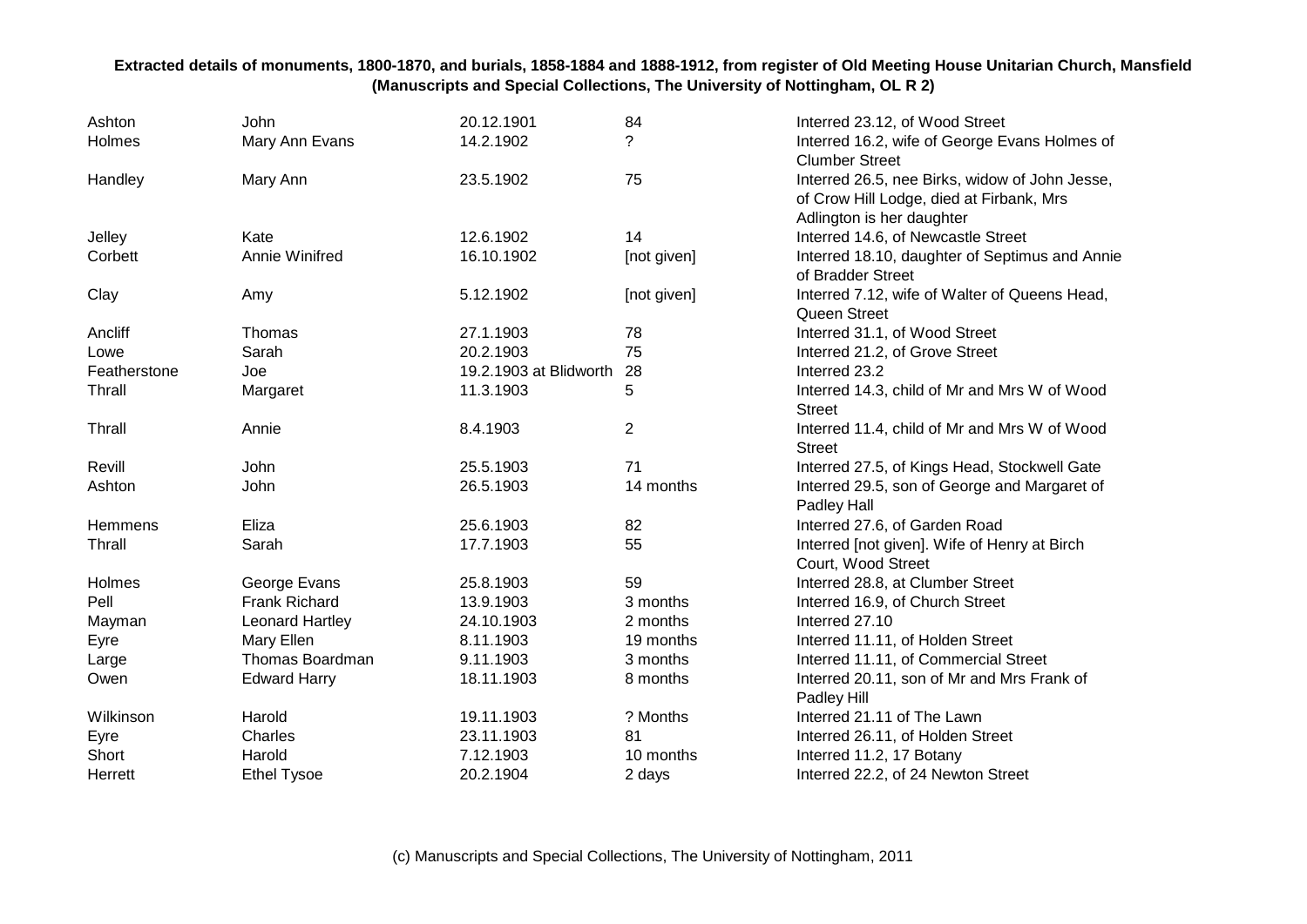| Parr             | Richard             | 10.10.1904  | 50          | Interred 12.10, son of late Robert of Woodhouse<br>Road |
|------------------|---------------------|-------------|-------------|---------------------------------------------------------|
| Holmes           | Thomas              | 8.11.1904   | 70          | Of Bundo Street, Sutton                                 |
| Ball             | Thomas              | 26.12.1904  | 76          | Interred 29.12, of Cromwell Street                      |
| Parker           | Arthur              | 5.1.1905    | 59          | Interred 7.1, of Sherwood Street                        |
| Meggitt          | Samuel              | 30.1.1905   | 42          | Interred 2.2, at Sheffield                              |
| Ancliffe         | Charlotte           | 10.2.1905   | 79          | Interred 13.2, of Lindley Street                        |
| Hewlett          | Elizabeth           | 13.2.1905   | 72          | Interred 15.2 of West Hill Drive                        |
| O'hanlon         | George              | 27.2.1905   | 27          | Interred 1.3, of Sansom's Yard                          |
| Ashton           | Dorothy             | 11.3.1905   | 5 weeks     | Interred 14.3, daughter of Frank and Julia of           |
|                  |                     |             |             | <b>Clumber Street</b>                                   |
| Dennis           | Lizzie              | 22.4.1905   | [not given] | Daughter of Mr and Mrs Fred Dennis of                   |
|                  |                     |             |             | <b>Plantation Street</b>                                |
| Edge             | Eliza               | 10.5.1905   | 70          | Interred 12.5                                           |
| Vallance         | Harry               | 22.5.1905   | 9 months    | Interred 24.5, of Radford Street                        |
| <b>Brownley</b>  | Wilfred             | 31.5.1905   | 47          | Interred 3.6                                            |
| Clay             | Annie               | 9.6.1905    | 18          | Interred 13.6, of Union Street                          |
| Eyre             | Maria               | 22.8.1905   | 81          | Interred 26.6, of Holden Street, widow of               |
|                  |                     |             |             | Charles (above)                                         |
| Whitten          | Henry               | 31.10.1905  | 81          | Interred 3.11, of Meadow Square                         |
| Thrall           | James               | 15.12.1905  | 25          | Interred 18.12, of Welbeck Street                       |
| Edge             | William Mugglestone | 2.6.1906    | 55          | Interred 6.6, of Wood Street                            |
| Wakefield        | Alicia              | 26.12.1906  | 80          | Interred 29.12, of St John's Street                     |
| <b>Jefferies</b> | Mary Ann            | 31.12.1906  | 49          | Interred 2.1, of The Rookery                            |
| Dennis           | Emma                | 10.2.1907   | [not given] | Of Nottingham Road                                      |
| Austin           | Elizabeth           | 12.4.1907   | 77          | Interred 16.4, of Beechdene                             |
| <b>Bull</b>      | Thomas              | 16.6.1907   | 62          | Interred 19.6, of Rosemary Street                       |
| Allsop           | Elizabeth           | 3.8.1907    | 9 months    | Interred 7.8, of Greenwoods Yard                        |
| Revel            | Charles             | [not given] | 42          | Interred 22.10.1907, [died] at Mansfield Accident       |
|                  |                     |             |             | Hospital                                                |
| Thompson         | Elizabeth           | 20.10.1907  | 72          | Interred 24.10, of Station Street                       |
| Munro            | Robert              | 28.10.1907  | 44          | Interred 30.10, of Railway Inn, Selston                 |
| Heydon           | Arthur              | 1.3.1908    | 26          | Interred 4.3, of Brent House, Bath Lane                 |
| Clay             | <b>Nellie</b>       | 17.1.1908   | 11 months   | Interred 20.1, of 7 Mount Street                        |
| Monks            | William             | 20.1.1908   | 68          | Interred 28.1, of Cash's Yard, Victol Street            |
| Harrison         | Nora                | 24.1.1908   | 11 months   | Interred 28.1, of 13 Spencer Street                     |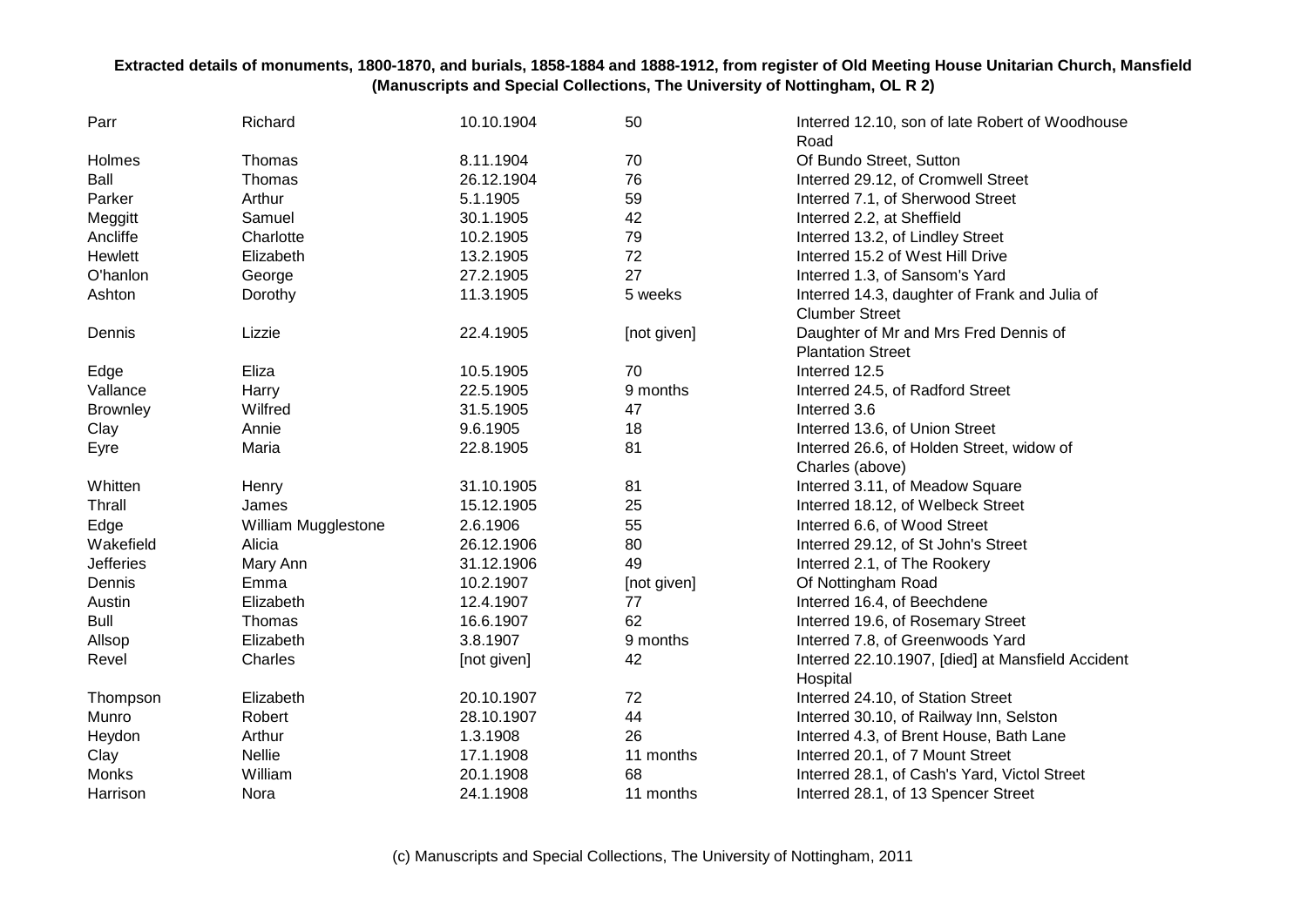| Mettham       | <b>Bertrand</b>     | 5.3.1908   | 39               | Interred 7.3, of Woodhouse Road                                                             |
|---------------|---------------------|------------|------------------|---------------------------------------------------------------------------------------------|
| Revel         | <b>Bill</b>         | 6.3.1908   | 35               | Interred 9.3, of Wood Street                                                                |
| <b>Brown</b>  | Cyril               | 25.3.1908  | $\overline{2}$   | Interred 28.3, of 2 Radford Place, Radford                                                  |
|               |                     |            |                  | <b>Street</b>                                                                               |
| Hare          | George              | 1.4.1908   | 1 month          | Interred 3.4, of The Baths                                                                  |
| Vallance      | <b>Robert Frank</b> | 18.4.1908  | [not given]      | Interred 21.4, of The Ridge                                                                 |
| Day           | Evelyn              | ?.5.1908   | 14 months        | Interred 19.5, of 3 Red Lion Court, Radcliffe                                               |
|               |                     |            |                  | Gate                                                                                        |
| Vallance      | Elizabeth           | 12.9.1908  | 61               | Interred 15.9, of Avondale                                                                  |
| Taylor        | Arthur              | 24.9.1908  | 20 months        | Interred 26.9, of Millbank Terrace, Byron Street                                            |
| Vallance      | Charles             | 13.10.1908 | 61               | Interred 16.10, at Eastbourne, of Avondale                                                  |
| Cudworth      | Frank               | 21.10.1908 | 17 months        | Interred 21.10, of Gedling Street                                                           |
| <b>Draper</b> | Ann                 | 7.1.1909   | 72               | Interred 9.1, of 6 Park Avenue                                                              |
| Cudworth      | May                 | 1.2.1909   | $\overline{2}$   | Interred 4.2, of Sandy Lane                                                                 |
| Renshaw       | Mary                | 15.5.1909  | 79               | Interred 18.5, of 31 Belvedere                                                              |
| Austin        | John                | 1.10.1909  | 85               | Interred 4.10, of Beechdene                                                                 |
| Slack         | Frederick           | ?.11.1909  | 72               | Interred 5.11, of Bancroft lane                                                             |
| Rushby        | Elsie               | ?.12.1909  | [not given]      | Interred 4.1.1910, of Bancroft Lane                                                         |
| Slack         | <b>Frances May</b>  | 4.2.1910   | 3 years 9 months | Interred 7.2, of George Street                                                              |
| Ellis         | Emma                | 20.2.1910  | 65               | Of Holden Street                                                                            |
| <b>Beeton</b> | <b>Winifred Ada</b> | 24.4.1910  |                  | Interred 27.4, of The Crown Inn                                                             |
| Randall       | Fred                | 20.6.1910  | [not given]      | Interred 23.6, [died] at the Workhouse Factory                                              |
| Thrall        | Henry               | 5.8.1910   | 70               | Interred 8.8, [died] at Welbeck Street                                                      |
| Thrall        | Charles             | 25.8.1910  | [not given]      | Interred 29.8, son of Charles and [not given].                                              |
|               |                     |            |                  | Died at the Hospital                                                                        |
| Forman        | Ellen               | 12.9.1910  | [not given]      | Interred 15.9, at 40 Union Street                                                           |
| Pearce        | George Arthur       | 10.10.1910 | 9 months         | Interred 12.10, [died] at 12 Meeting House Lane                                             |
| Forman        | Charles             | 13.12.1910 | 81               | Interred 15.12, [died] at 40 Union Street                                                   |
| Vaughan       | Alice Olga Toulmin  | 9.1.1911   | 28               | Cremated at Sheffield, interred 11.1. [Died] at<br>Old Meeting Parsonage, wife of Rev Frank |
|               |                     |            |                  | Henry Vaughan and only child of Arthur Toulmin                                              |
|               |                     |            |                  | Smith of Moscow. Ashes deposited in Old                                                     |

Meeting House.